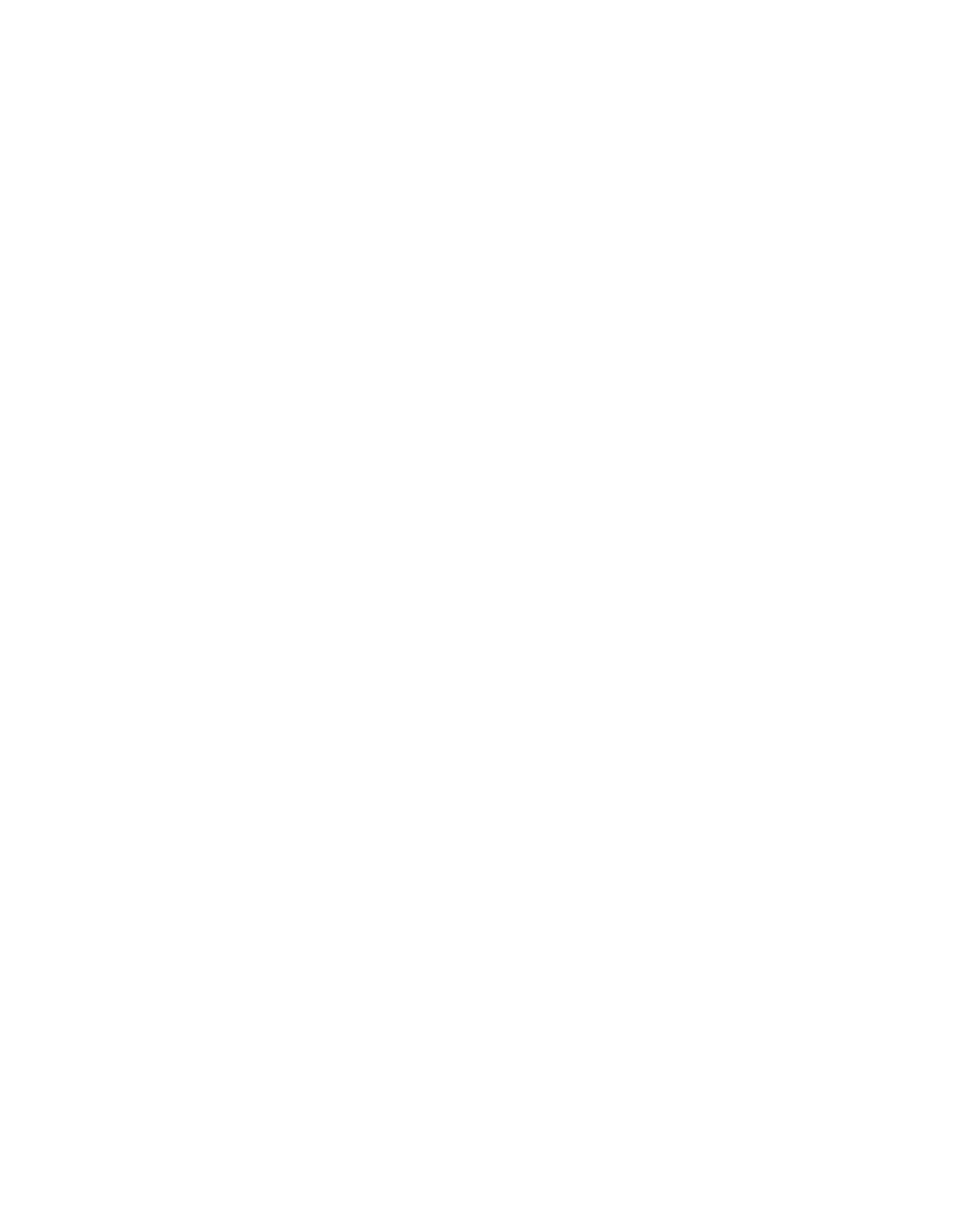#### **Fascia, Architectural Element Trim** 14 Frost

**Siding/Main Body, Garage Door** 231 Spanish Sand

**Window Trim, Front Door, Architectural Element** 212 Saltillo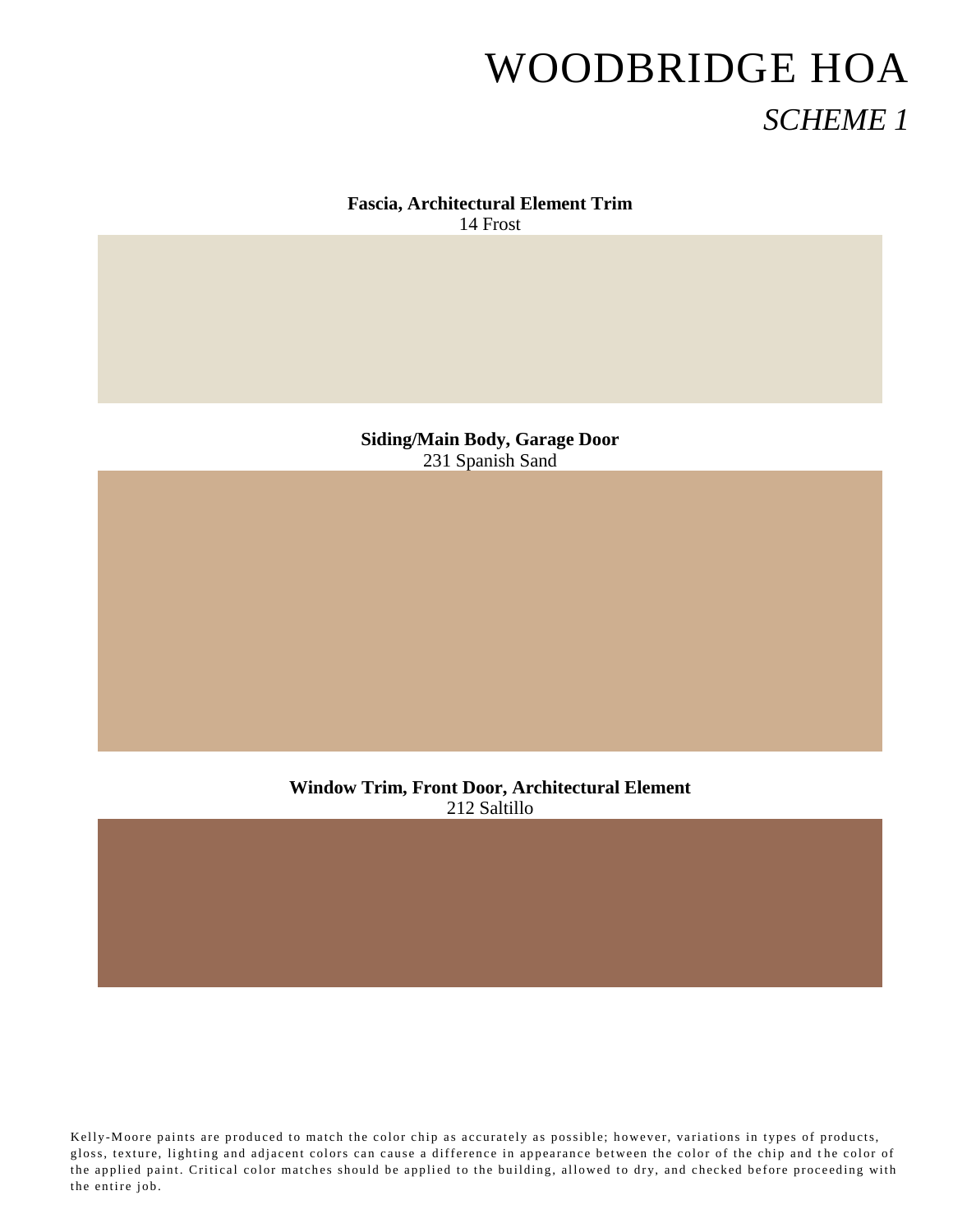#### **Fascia, Architectural Element Trim, Garage Door** 216 Malibu Beige

**Siding/Main Body, Garage Trim** 217 Chadwick

**Window Trim, Front Door, Architectural Element** 157 La Marina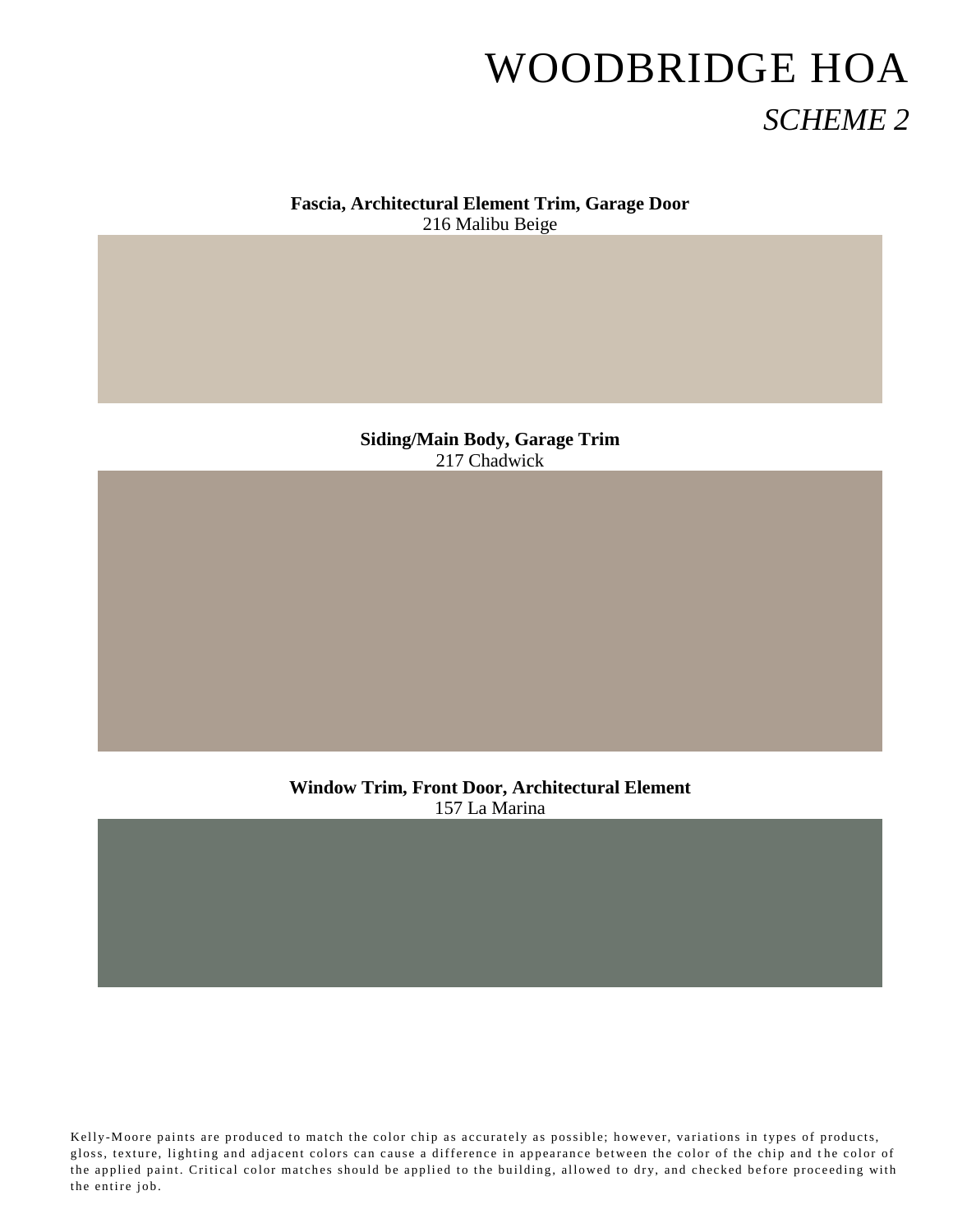#### **Fascia, Architectural Element Trim** 14 Frost

**Siding/Main Body, Garage Trim** 228 Charro

**Window Trim, Front Door, Garage Door** 412 Cargo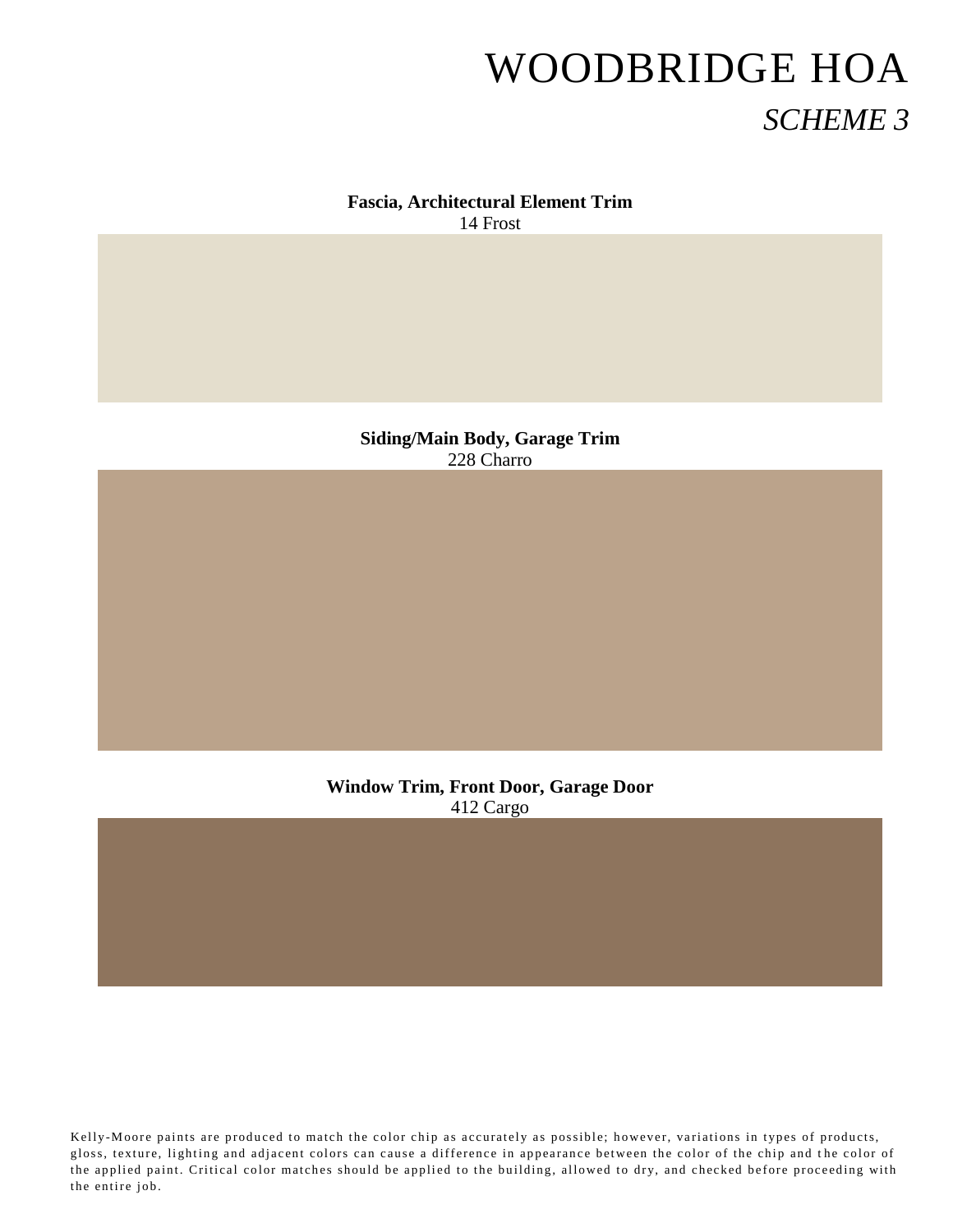**Fascia, Architectural Element, Front Door, Window Trim** KM4016-5 Carmel Candy

> **Siding/Main Body** KM4005-2 Victorian Gold

**Garage Door, Garage Trim, Architectural Element Trim** KM4003-1 Simply Tan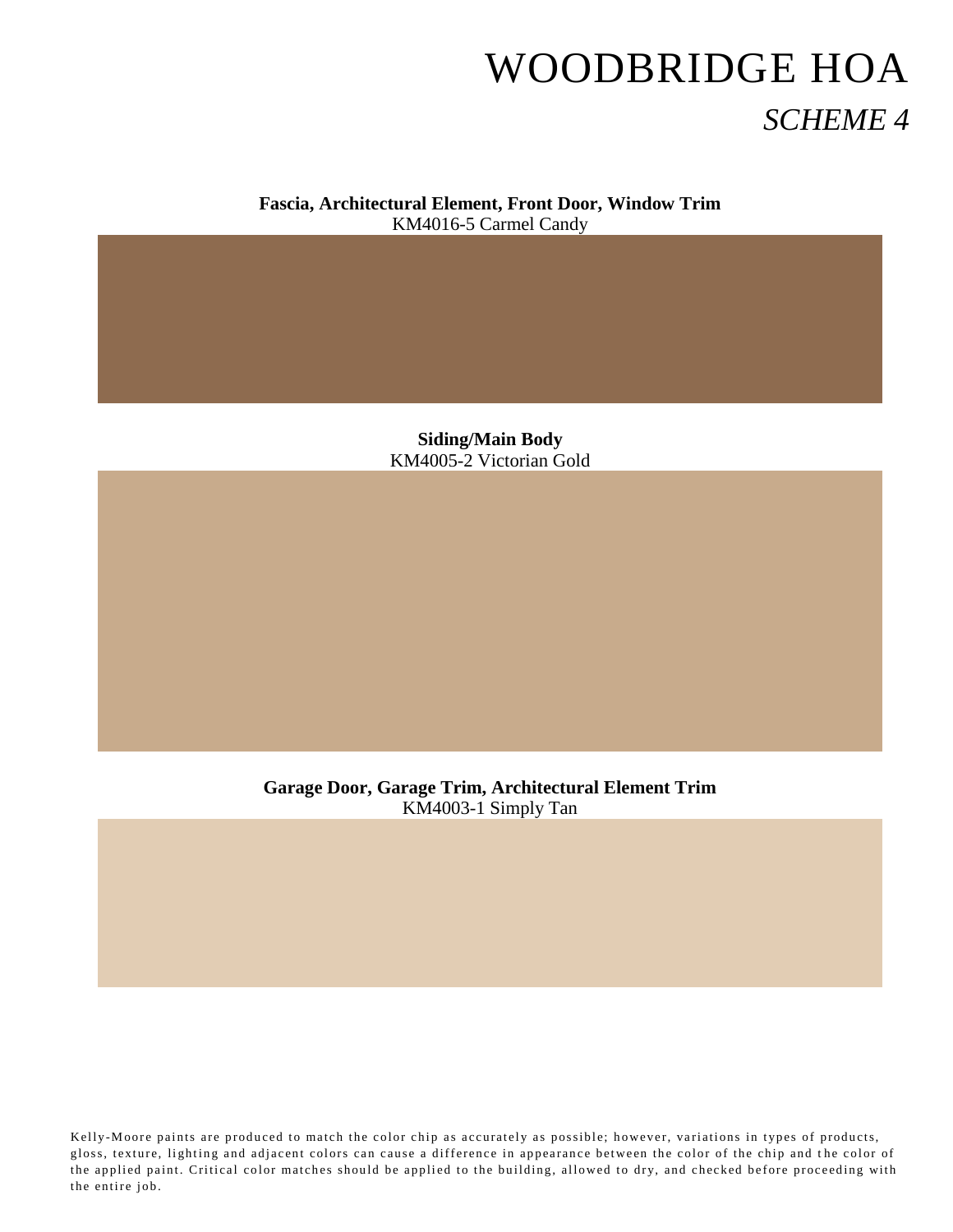**Fascia, Front Door Option** 157 La Marina

**Siding/Main Body, Garage Door, Architectural Element** KM3917-2 Rock Wall

**Garage Trim, Front Door Option, Architectural Element Trim, Window Trim** 14 Frost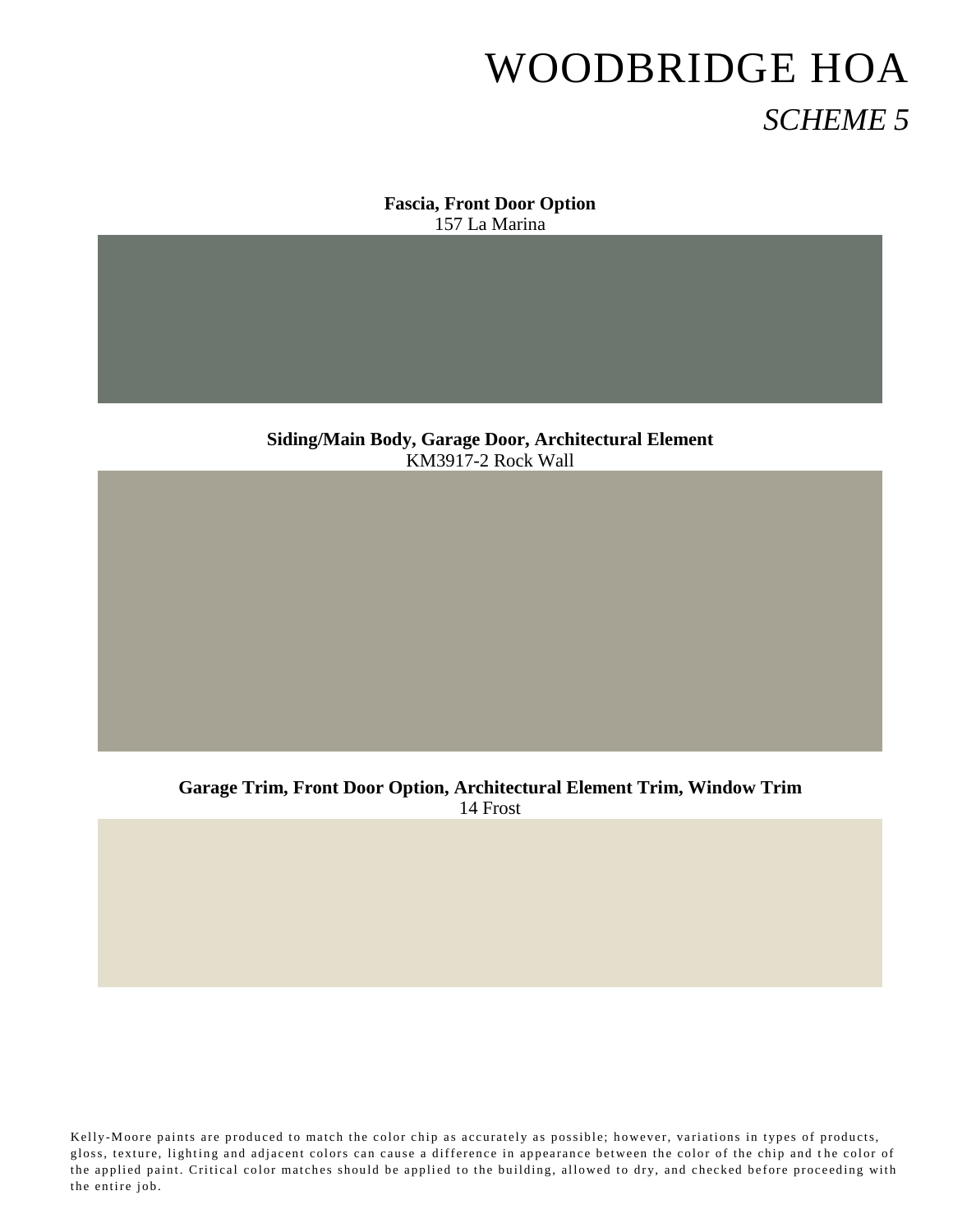**Fascia, Front Door Option** KM4112-5 Bistro Brown

> **Siding/Main Body** 230 Graystone

**Garage Trim, Garage Door, Architectural Element, Window Trim, Front Door Option** 197 Wood Moss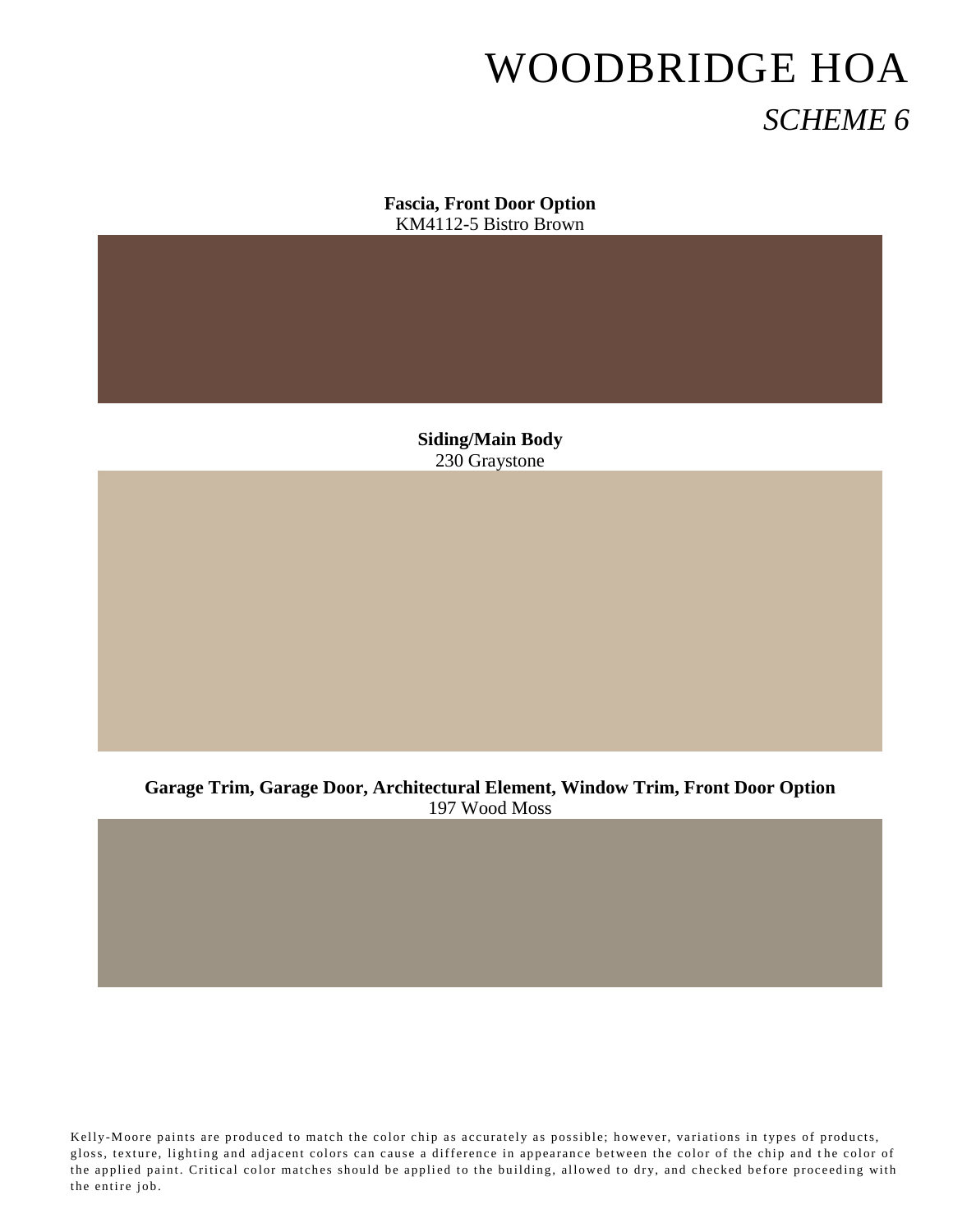**Fascia, Front Door Option** KM3919-3 Hampstead

**Siding/Main Body, Garage Door** KM3987-1 Tropical Straw

**Garage Trim, Front Door Option, Architectural Element Trim, Window Trim** 14 Frost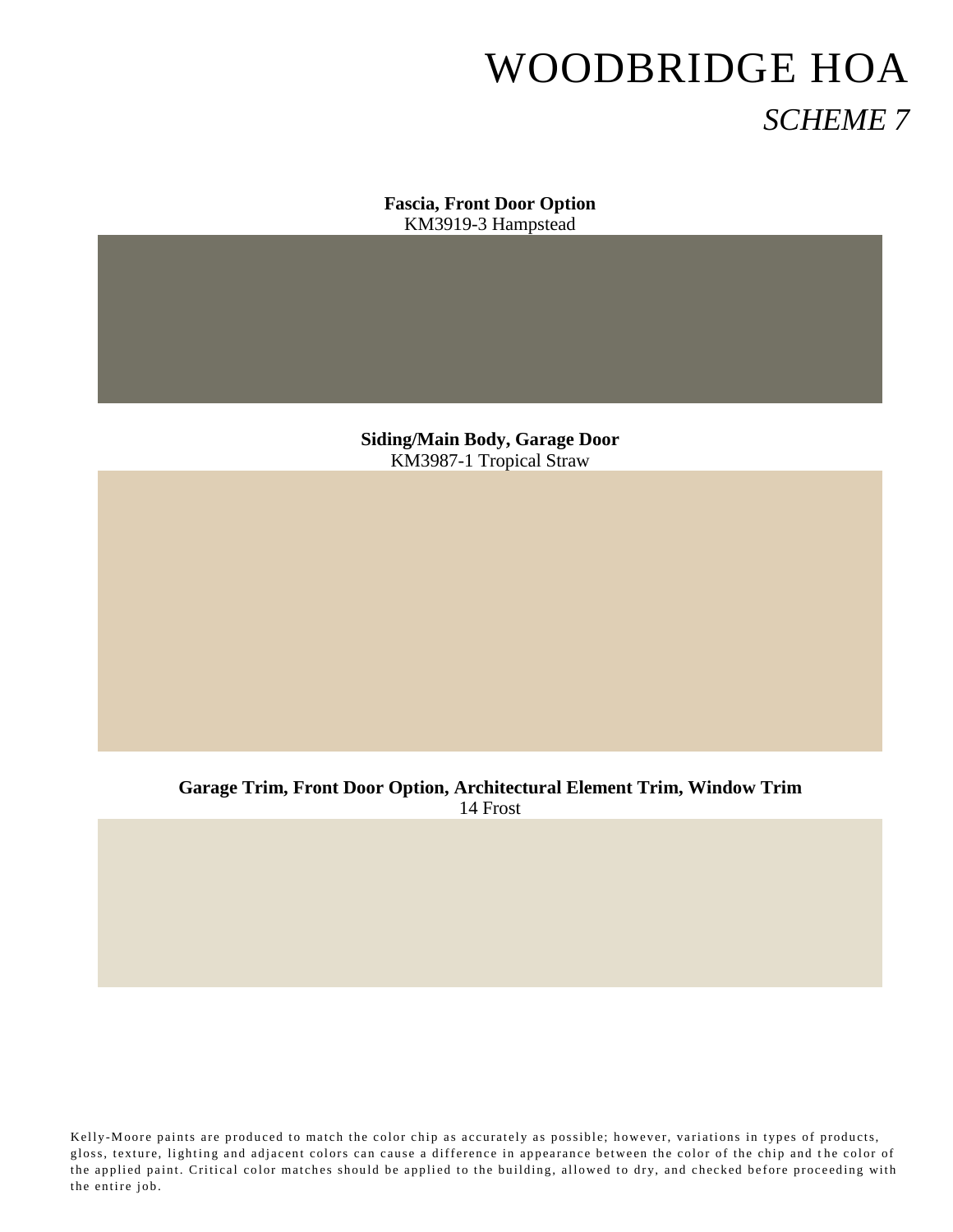

**Siding/Main Body, Garage Door** 171 Sand Pebble

**Garage Trim, Architectural Element, Window Trim, Front Door** 36 Navajo White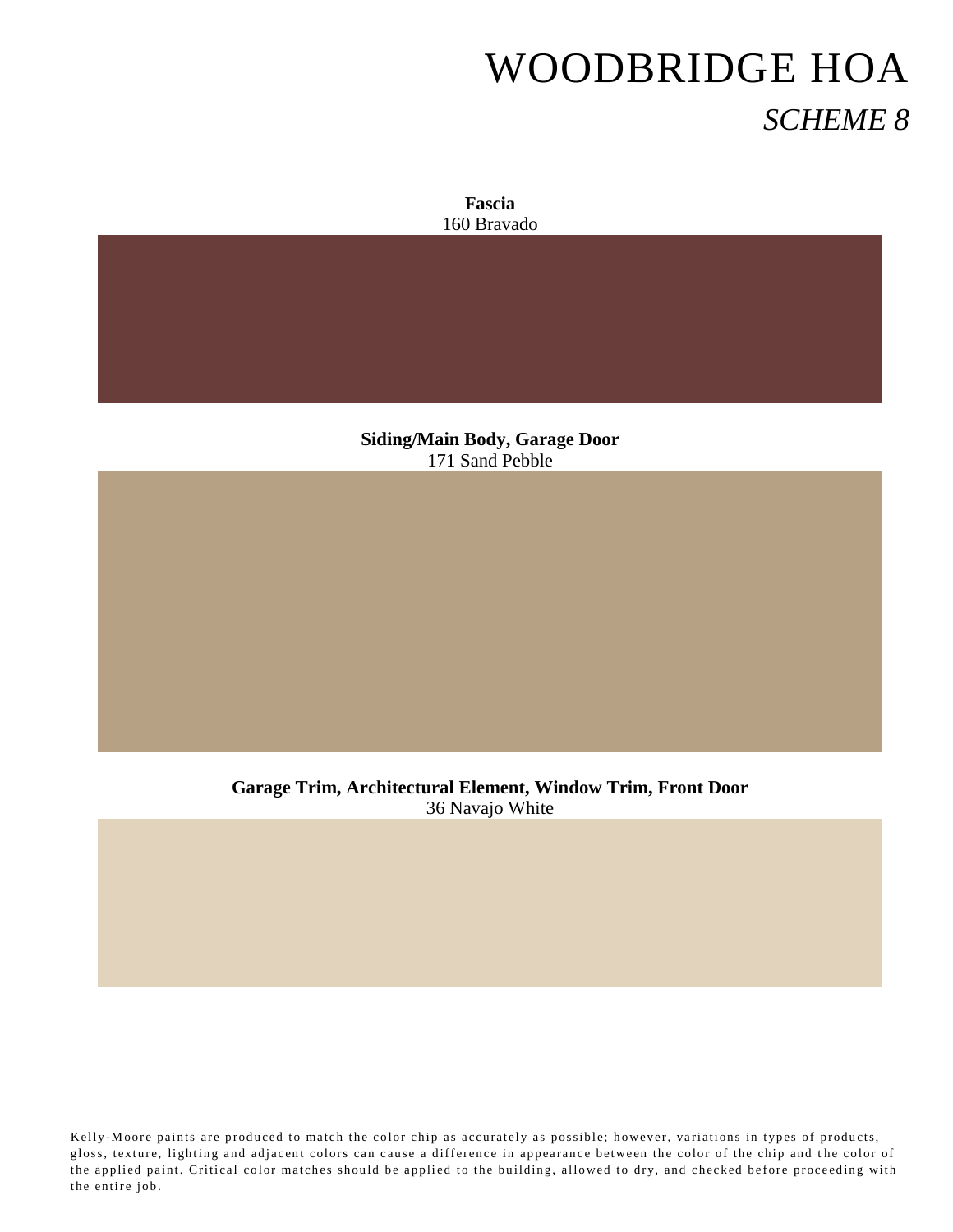**Fascia, Front Door Option** KM4192-5 Raw Earth

**Siding/Main Body, Garage Door** 213 Lemongrass

**Garage Trim, Architectural Element, Window Trim, Front Door Option** 36 Navajo White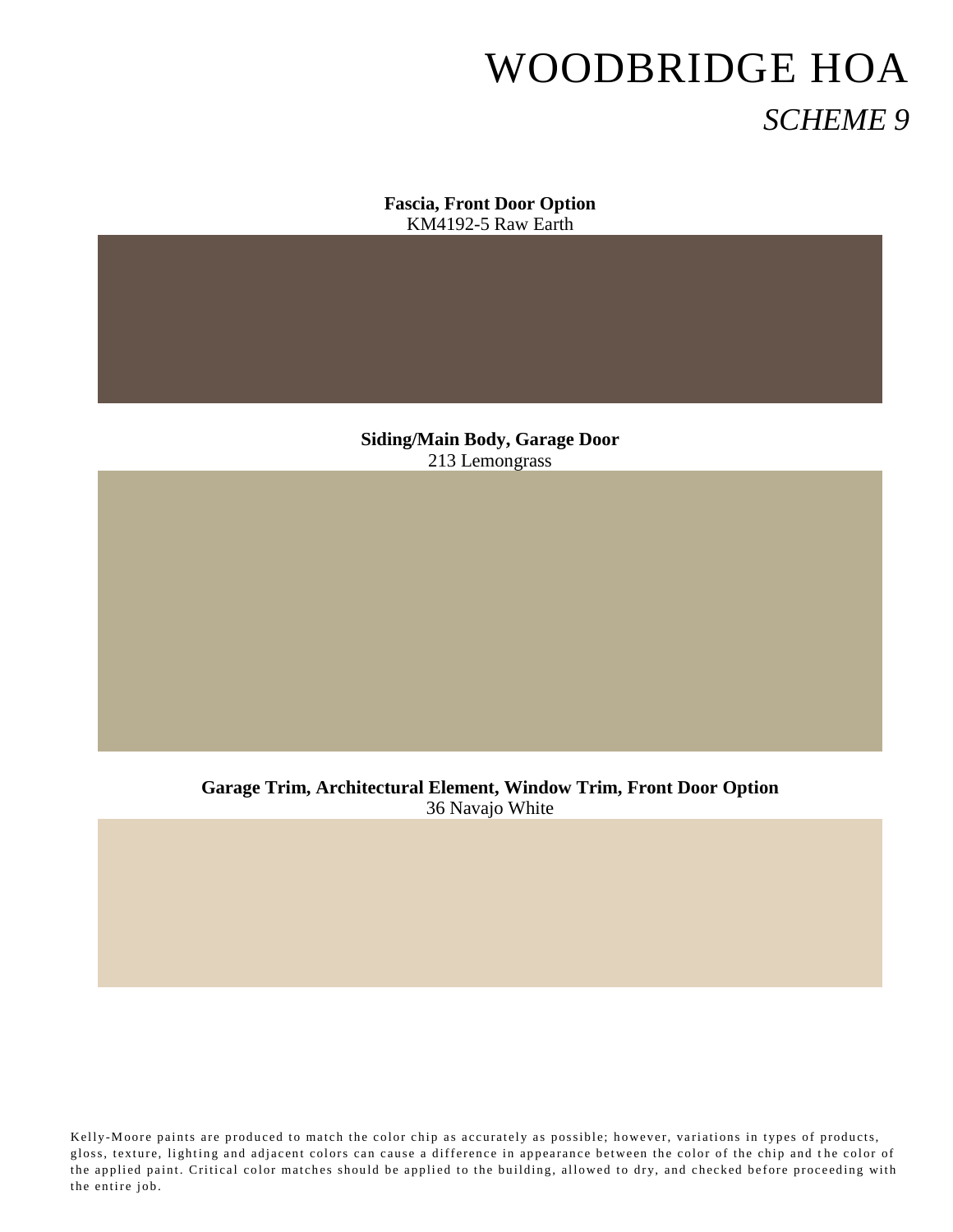**Fascia** KM4112-5 Bistro Brown

**Siding/Main Body** 197 Wood Moss

**Garage Trim, Garage Door, Architectural Element, Window Trim, Front Door** 230 Graystone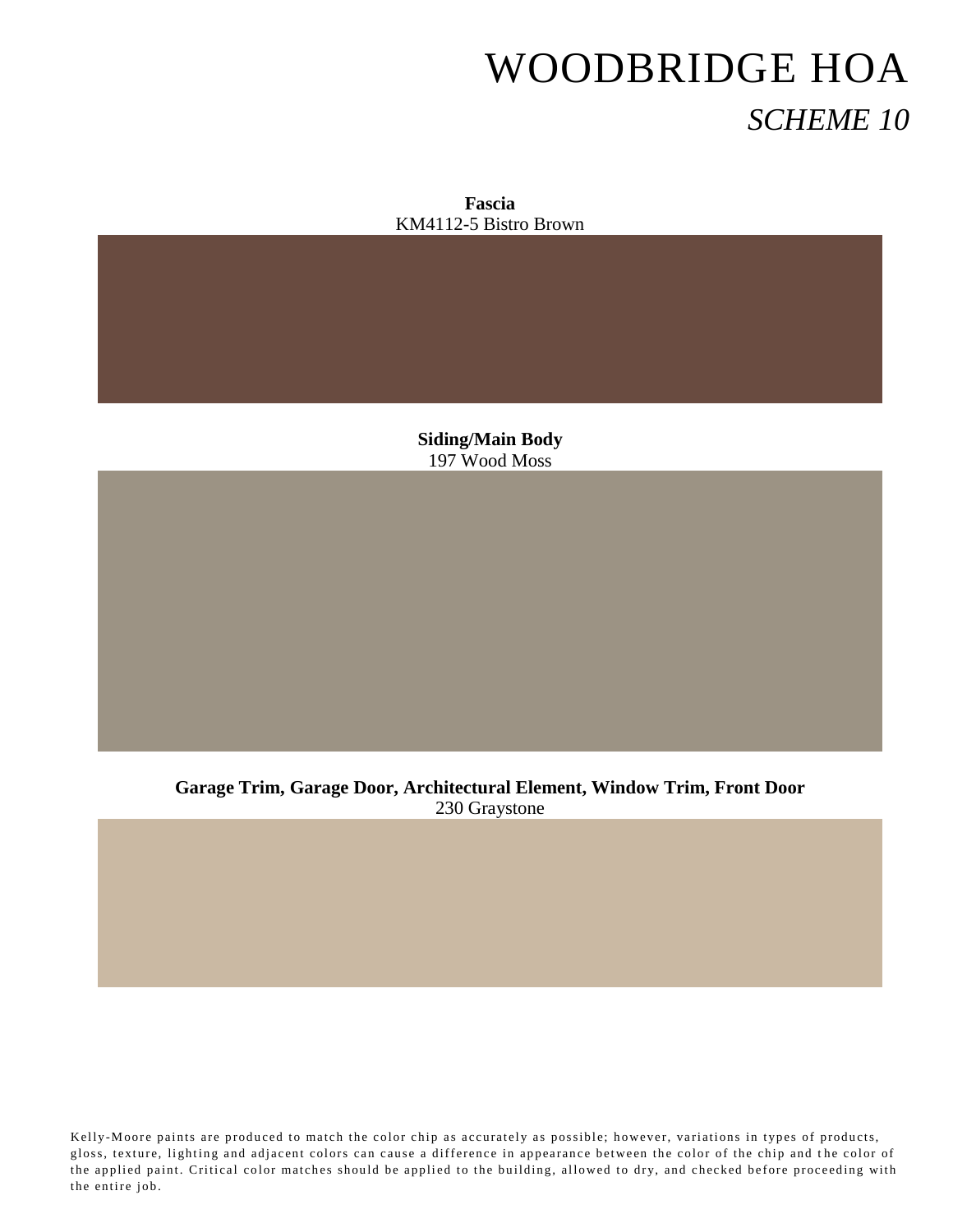**Fascia** AC252-5 Rocky Mountain

> **Siding/Main Body** 26 Oyster

**Garage Trim, Garage Door, Architectural Element, Window Trim, Front Door** 171 Sand Pebble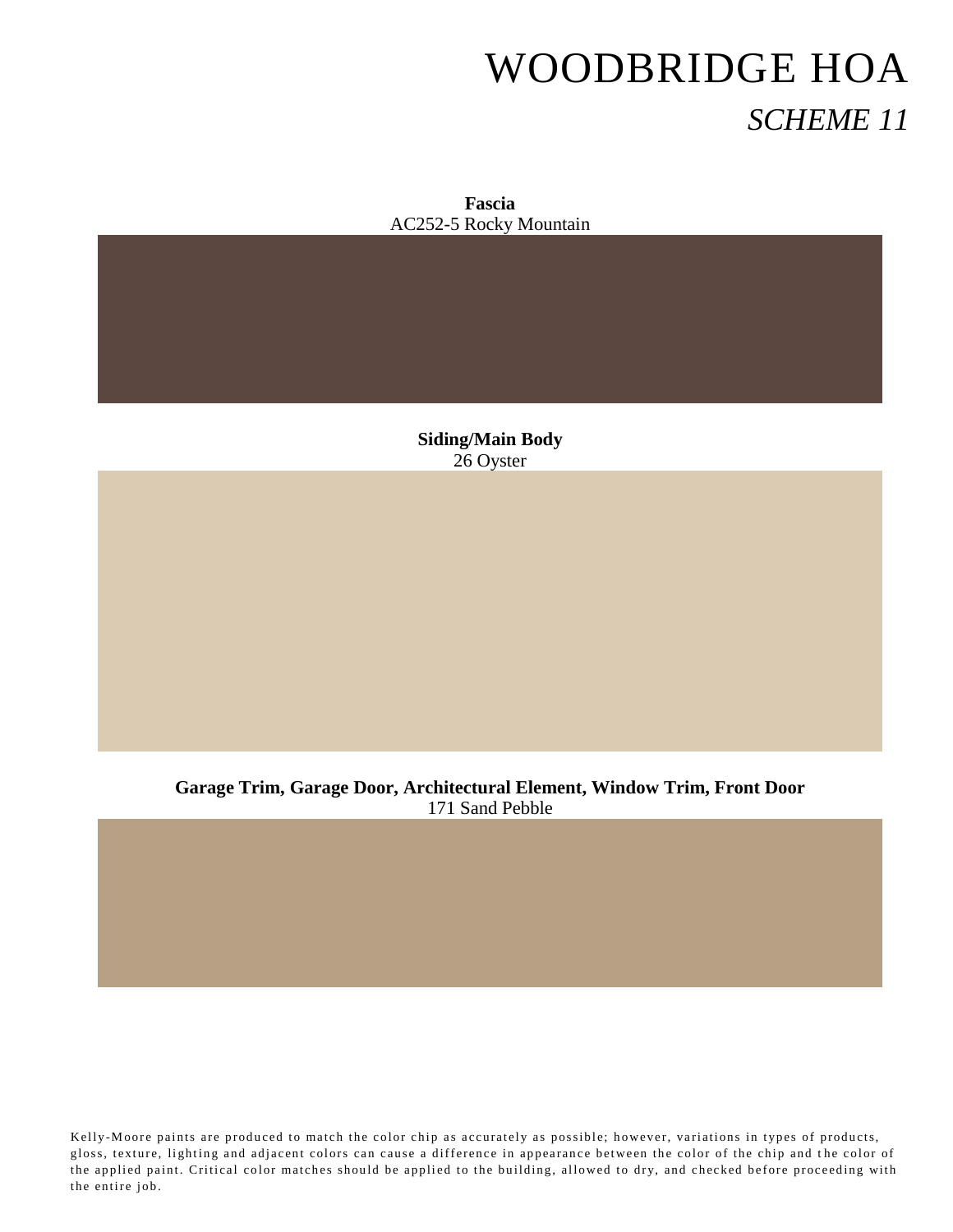**Fascia, Front Door Option** KM3814-3 French Quarter

**Siding/Main Body** KM3988-2 Pale Portabella

**Garage Trim, Garage Door, Architectural Element, Window Trim, Front Door Option** 14 Frost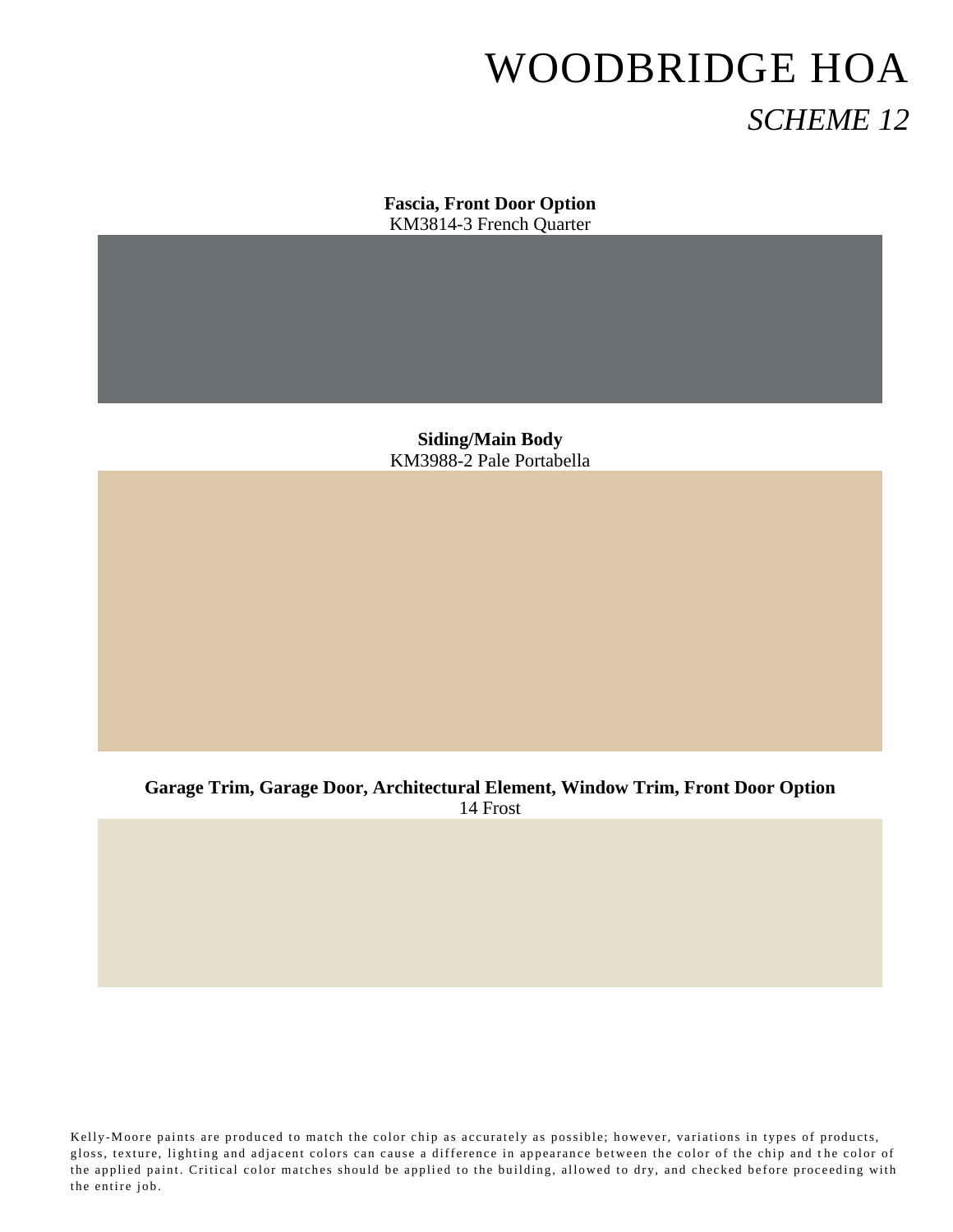**Fascia, Architectural Element, Garage Trim** 36 Navajo White

> **Siding/Main Body, Garage Door** KM4015-3 Caramel Mountain

**Window Trim, Front Door** 231 Spanish Sand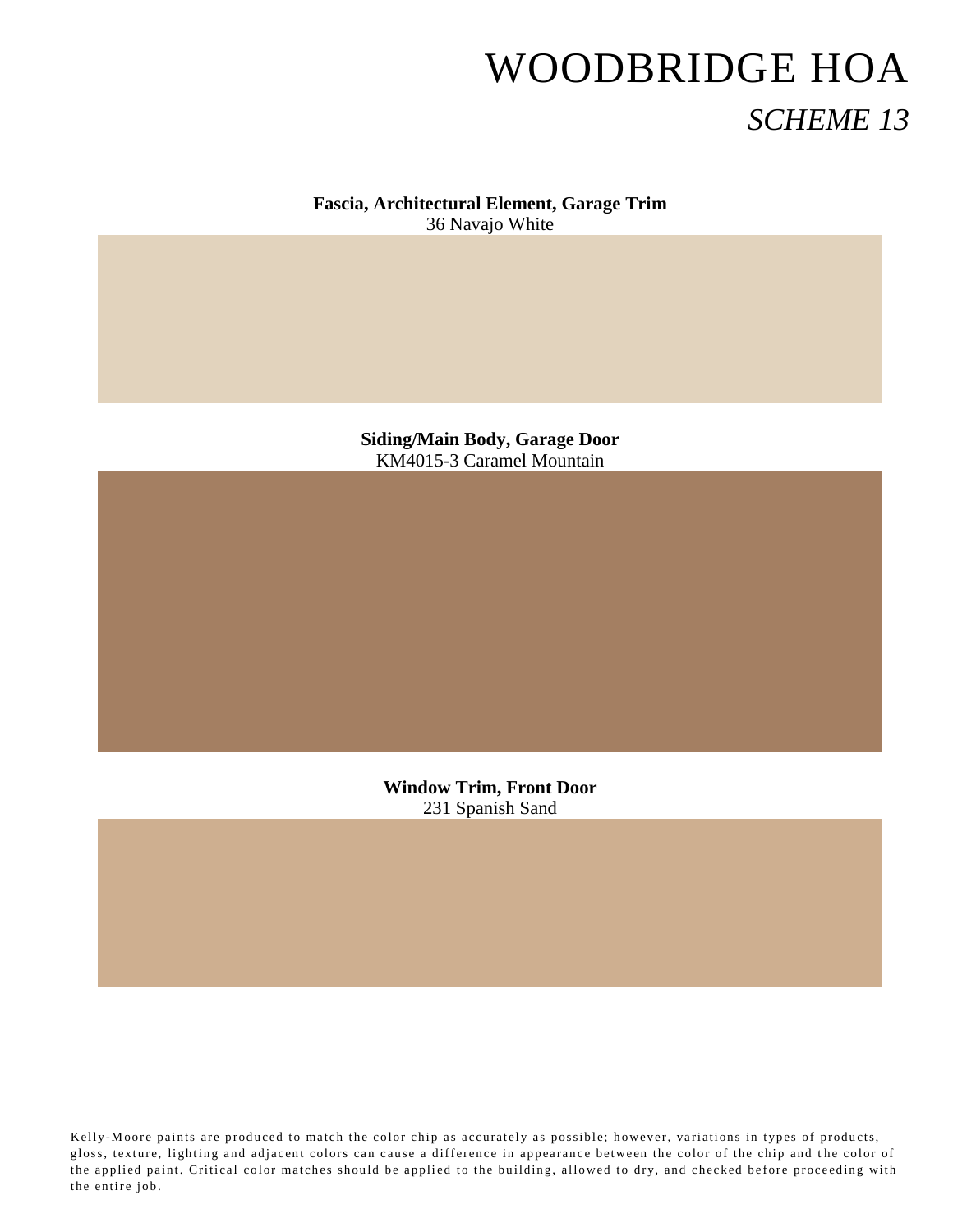**Fascia** 27 Bone

**Siding/Main Body, Garage Door Trim** 412 Cargo

**Window Trim, Front Door, Architectural Element, Garage Door** 228 Charro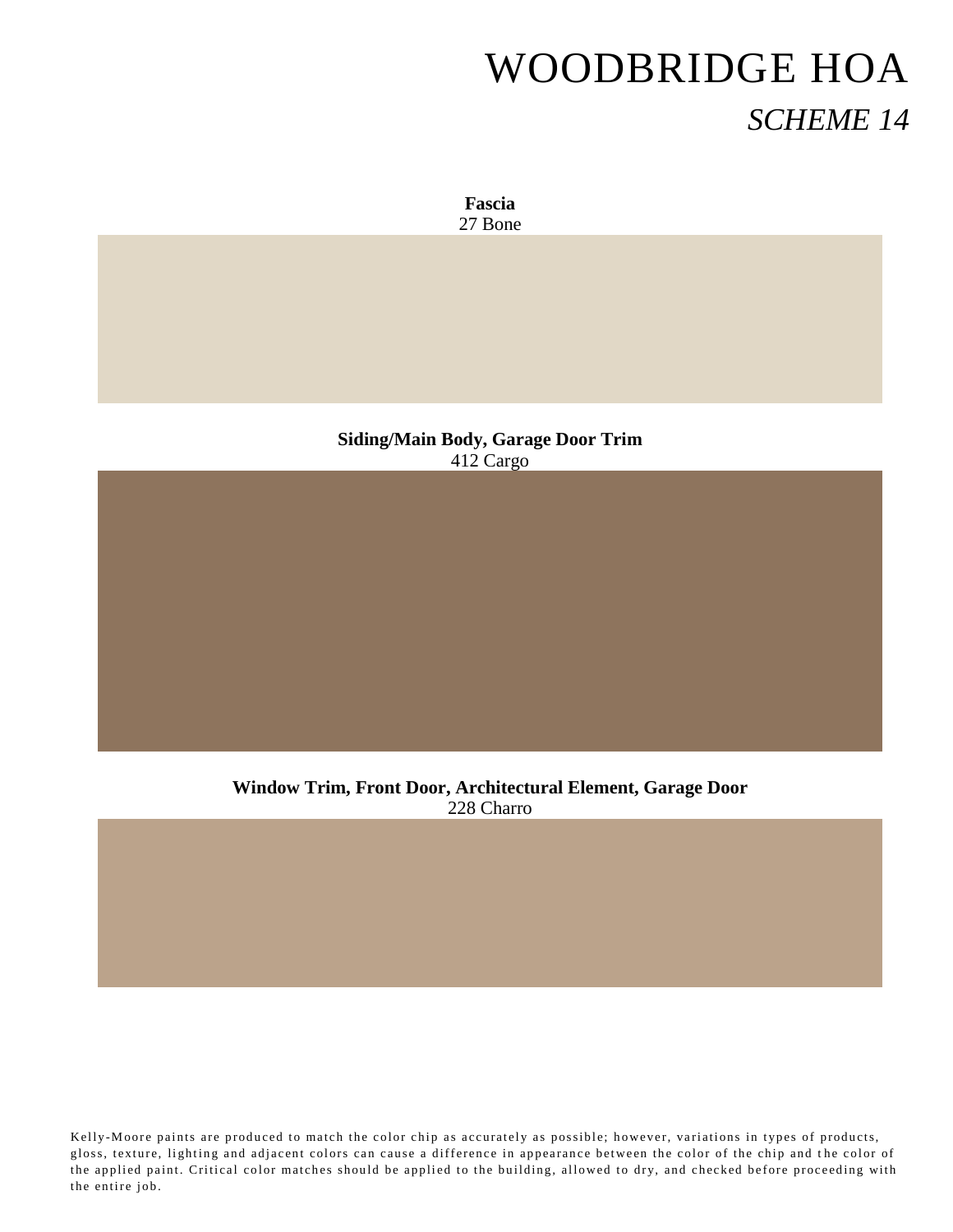**Fascia, Garage Door Trim** 14 Frost

> **Siding/Main Body** 157 La Marina

**Window Trim, Front Door, Architectural Element, Garage Door** KM3917-2 Rock Wall

#### **The following two color option has been added to scheme 15: Siding/Main Body - 157 La Marina; Garage Door, Fascia, Trim, Architectural Elements - 14 Frost.**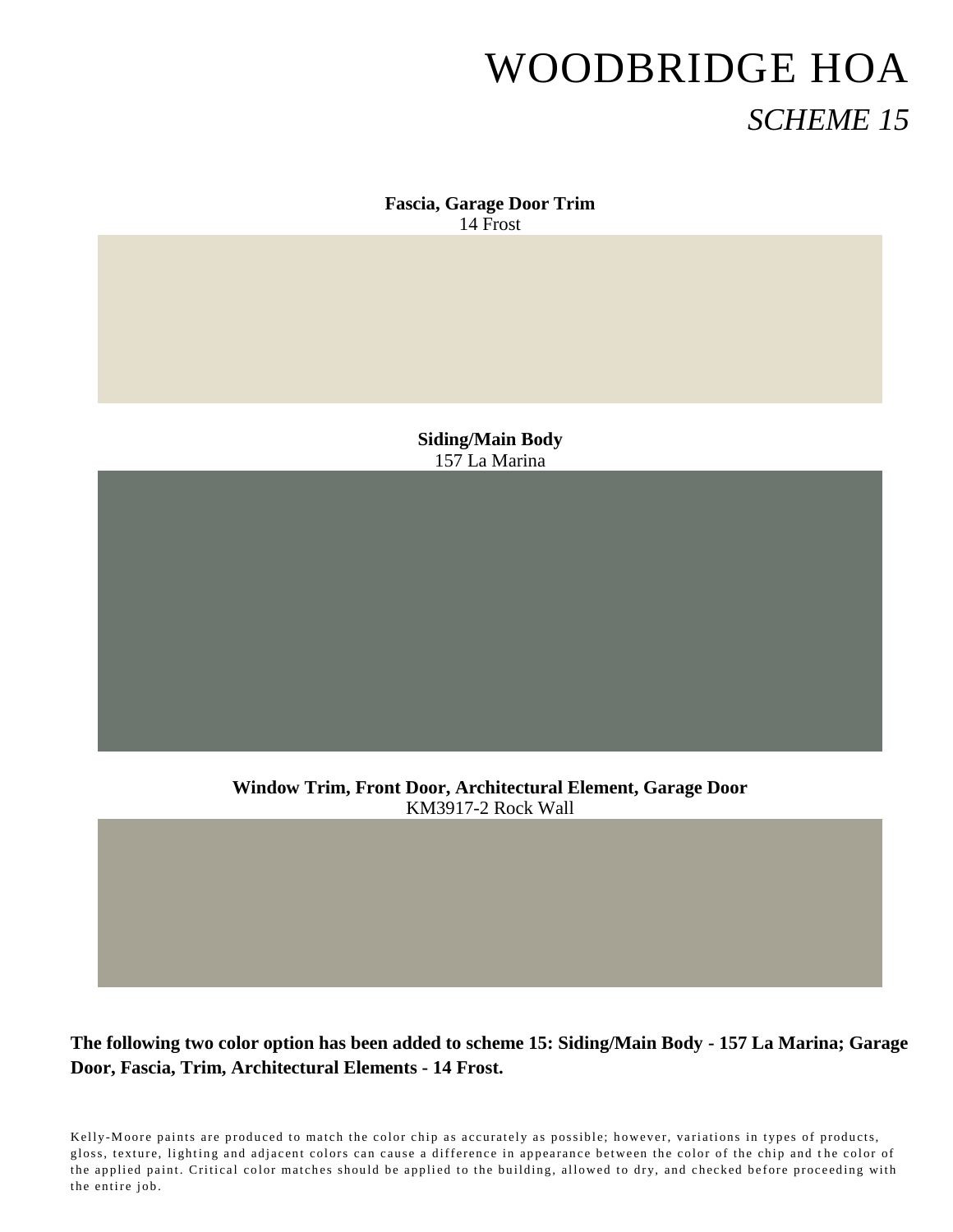#### **Architectural Element, Fascia, Window Trim, Garage Door Trim**

26 Oyster

**Siding/Main Body, Garage Door** KM3812-2 Cold Steel

> **Front Door** 160 Bravado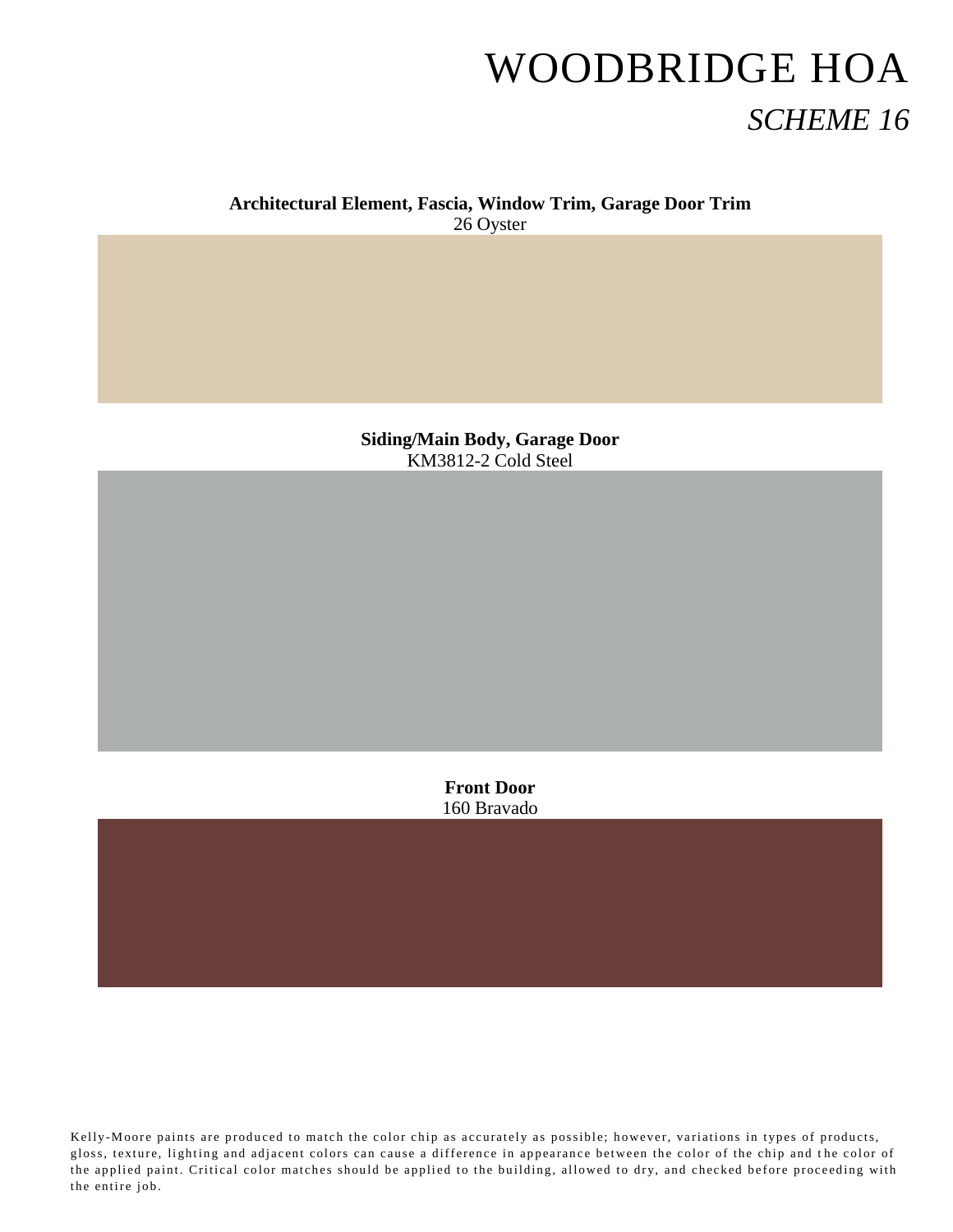**Fascia, Garage Door Trim** 26 Oyster

**Siding/Main Body** KM3919-3 Hampstead

**Front Door, Garage Door, Architectural Element, Window Trim** 197 Wood Moss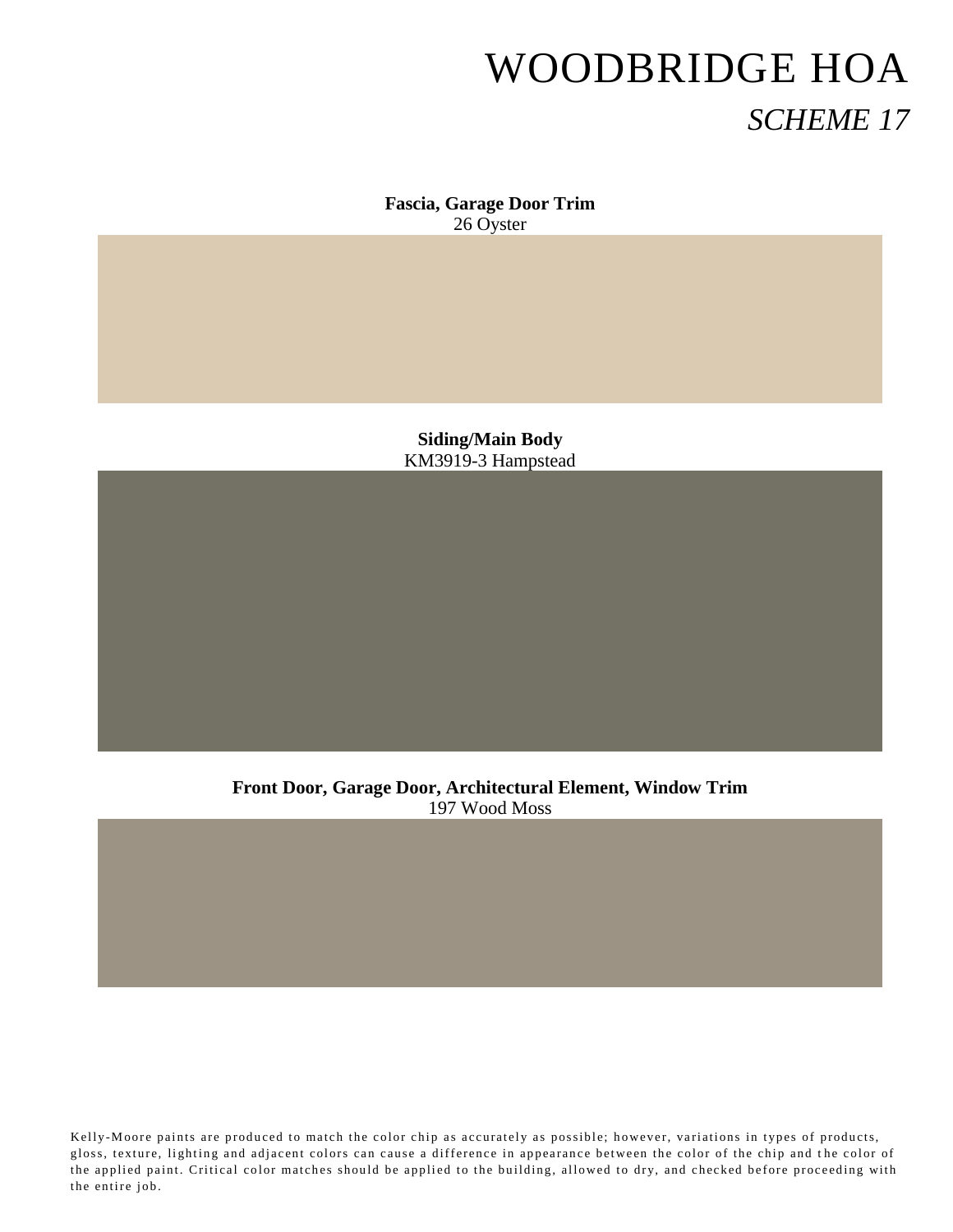**Fascia, Front Door** 160 Bravado

**Siding/Main Body** 197 Wood Moss

**Garage Door, Garage Door Trim, Architectural Element, Window Trim** 216 Malibu Beige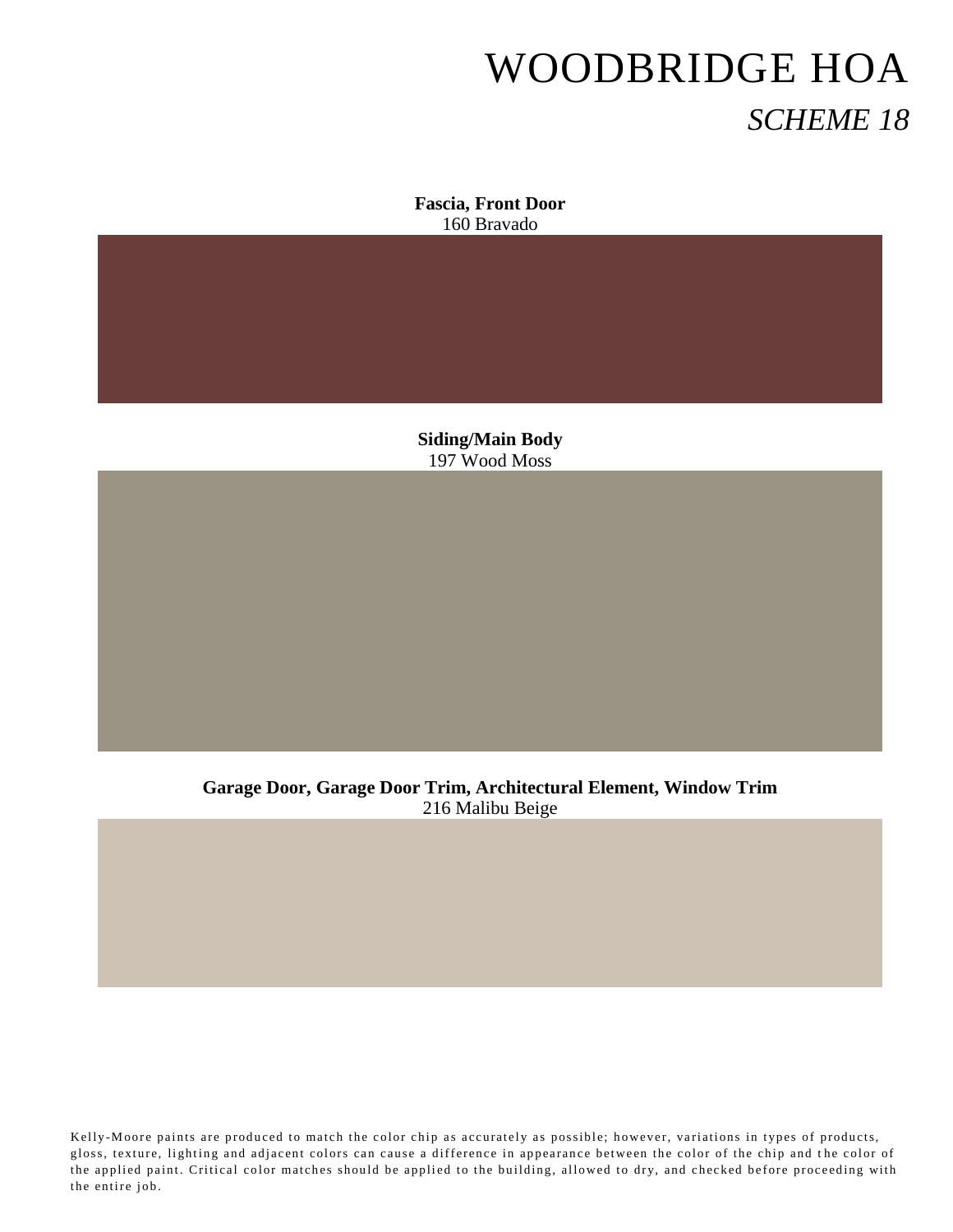**Window Trim** 14 Frost

**Siding/Main Body, Garage Door, Architectural Element, Garage Door Trim** 217 Chadwick

> **Front Door, Fascia** KM3814-3 French Quarter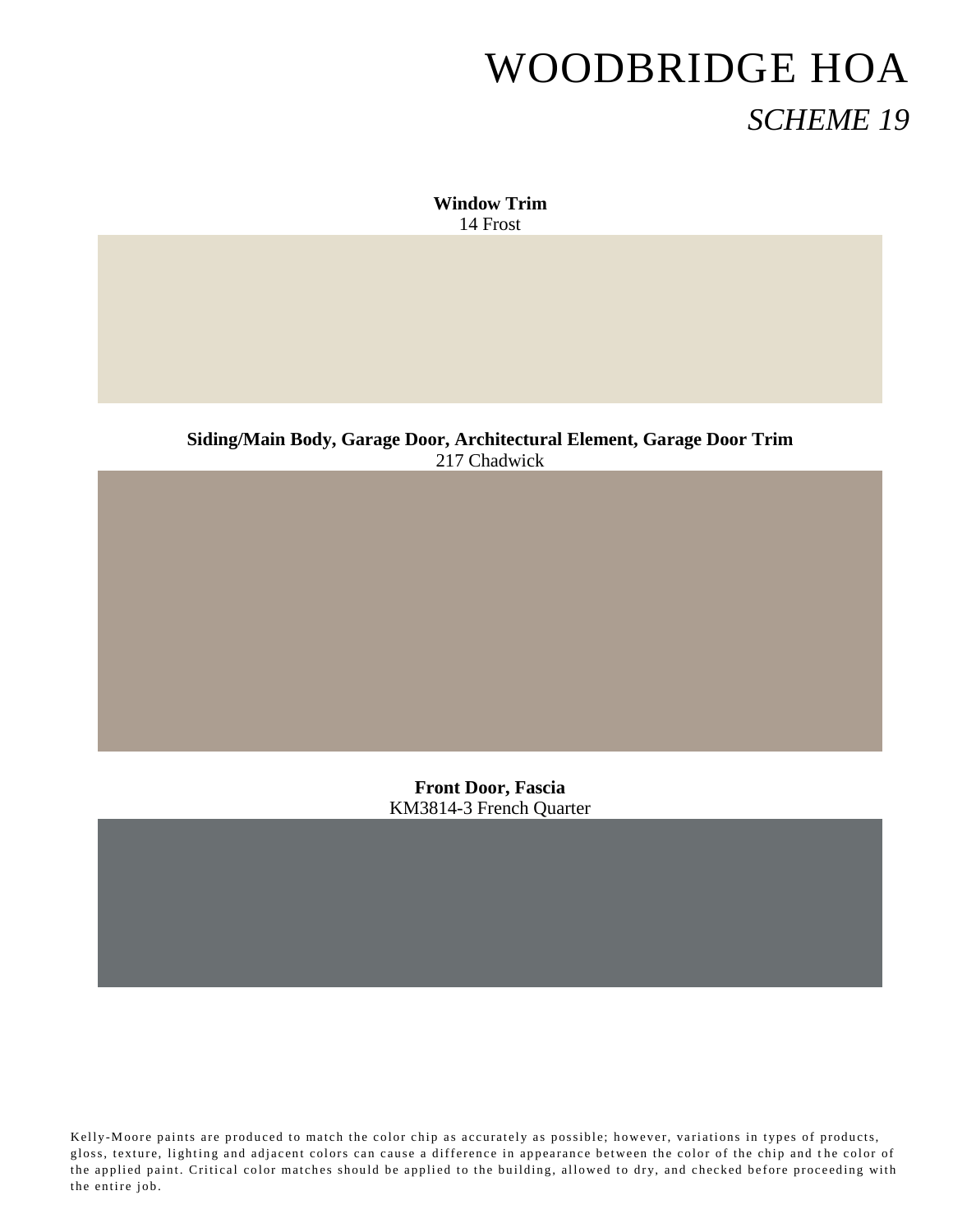#### **Architectural Element, Garage Door Trim, Window Trim** KM4003-1 Simply Tan

**Siding/Main Body, Garage Door** KM4005-2 Victorian Gold

> **Fascia, Front Door** KM3919-3 Hampstead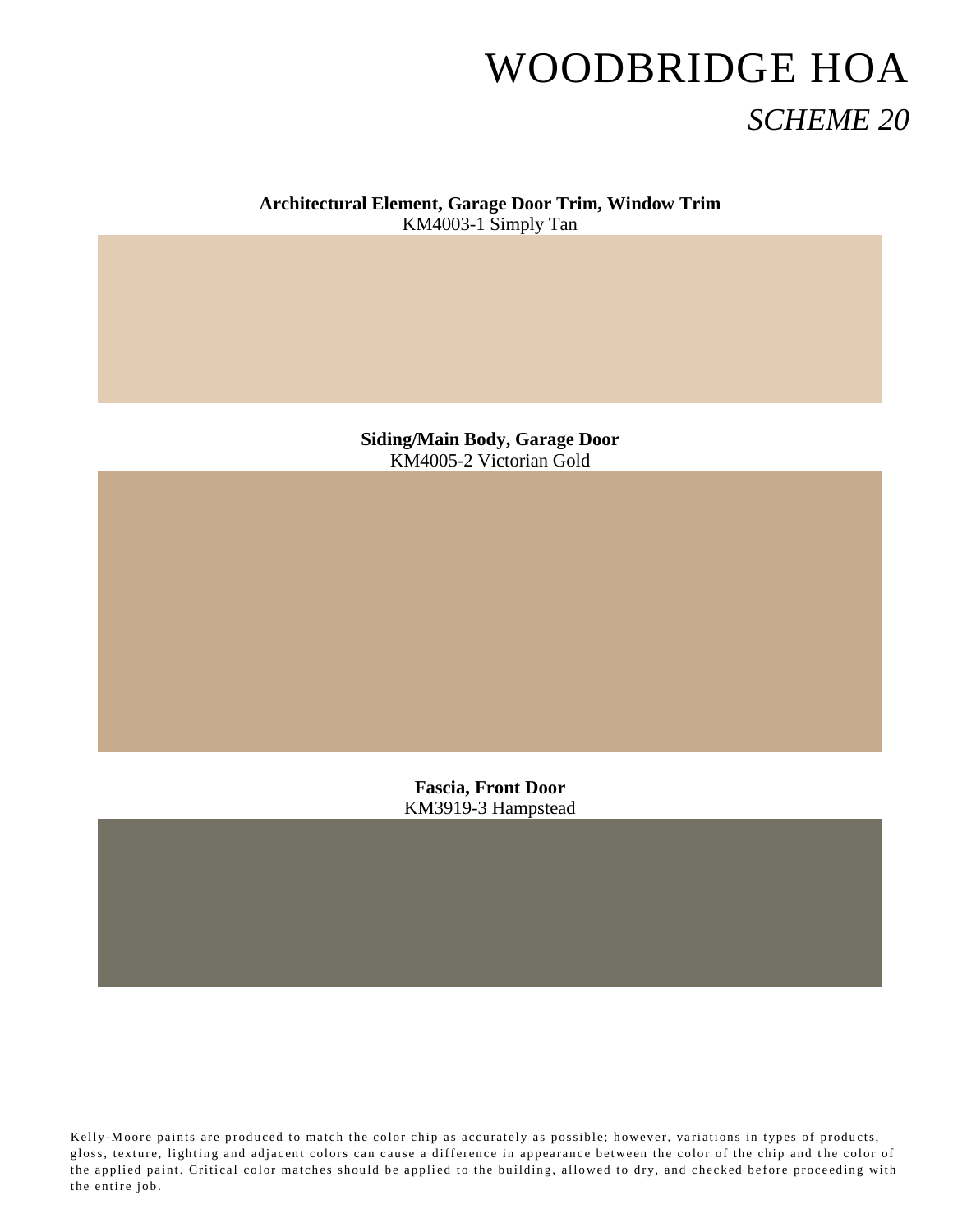#### **Architectural Element, Garage Door Trim, Window Trim**

14 Frost

**Siding/Main Body, Garage Door** 213 Lemongrass

> **Fascia, Front Door** KM3919-3 Hampstead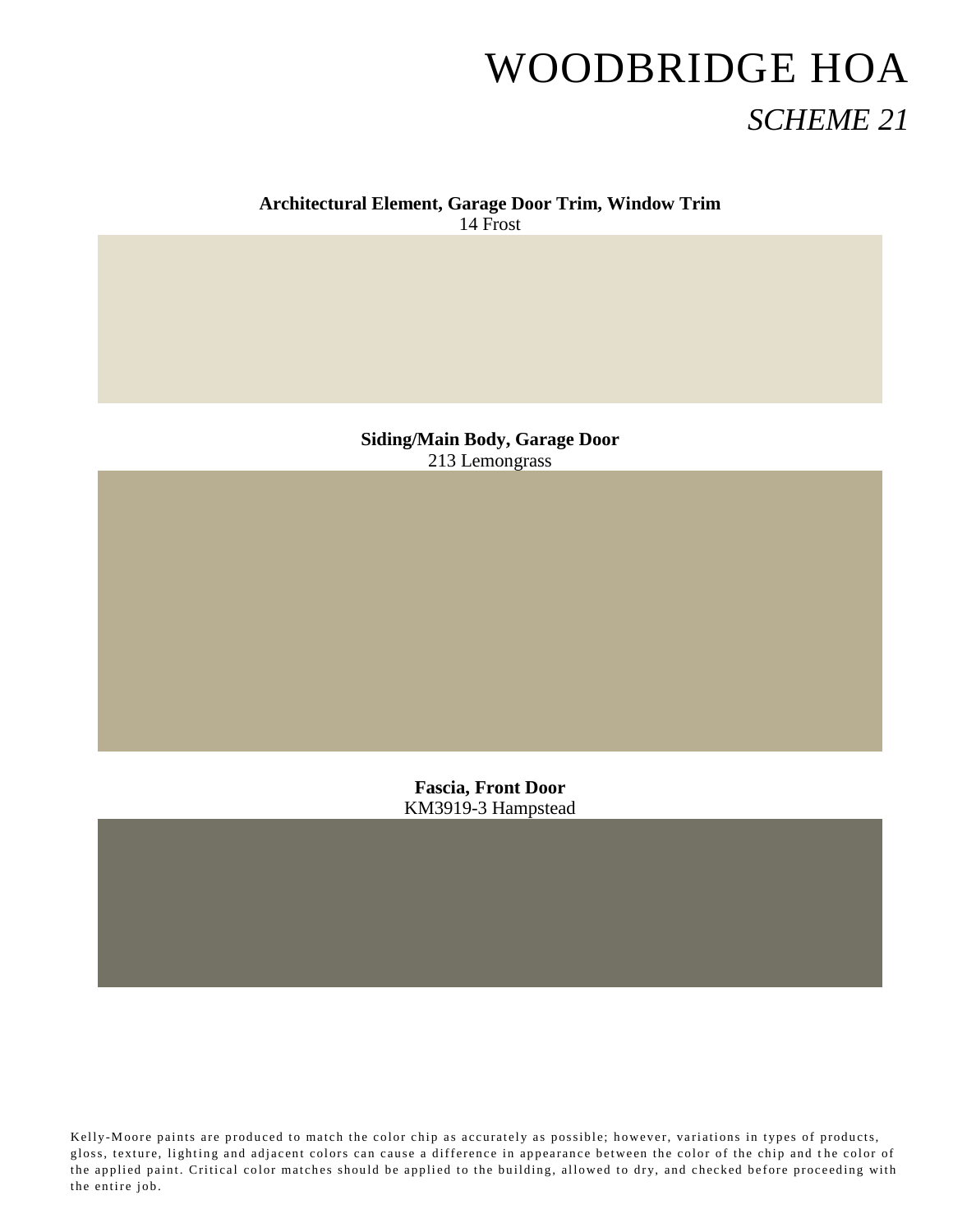#### **Architectural Element, Garage Door Trim, Window Trim**

14 Frost

**Siding/Main Body, Garage Door** KM3988-2 Pale Portabella

> **Fascia, Front Door** KM3919-3 Hampstead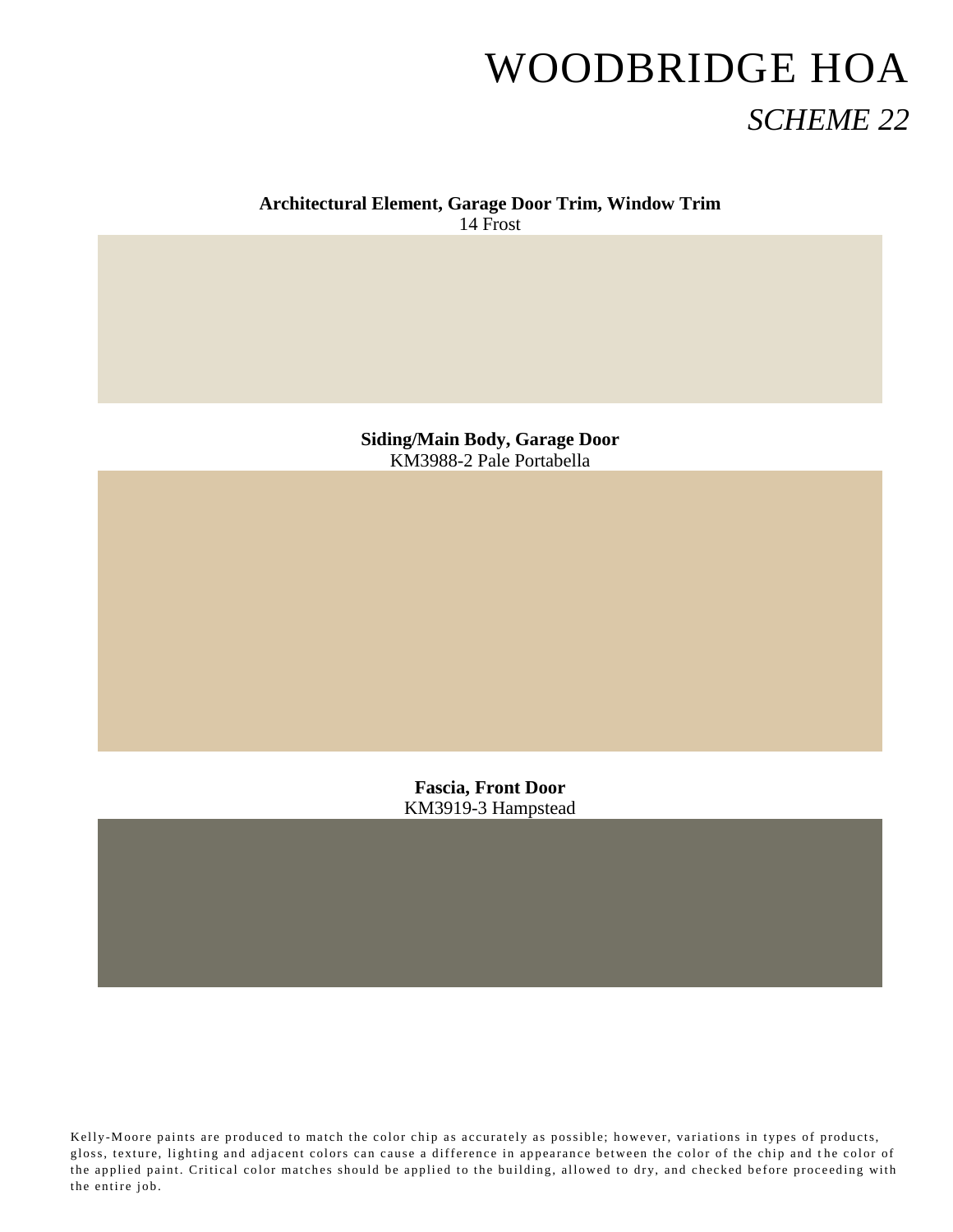**Garage Door Trim, Window Trim** KM3978-1 Barely Dawn

**Siding/Main Body, Garage Door, Architectural Element** 171 Sand Pebble

> **Front Door, Fascia** KM3814-3 French Quarter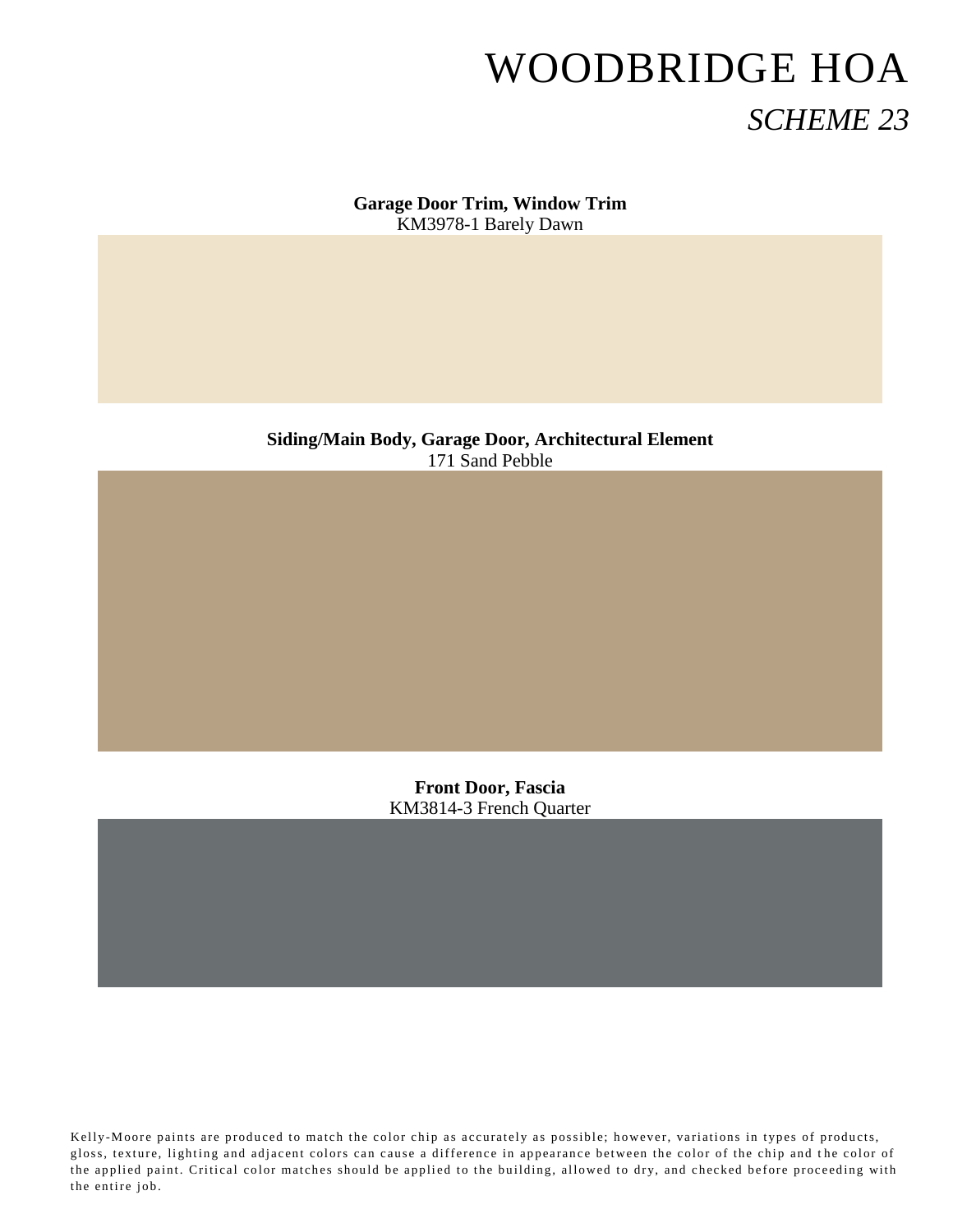#### **Window Trim, Garage Door, Garage Door Trim, Architectural Element** 228 Charro

**Siding/Main Body** 36 Navajo White

**Front Door, Fascia** KM3814-3 French Quarter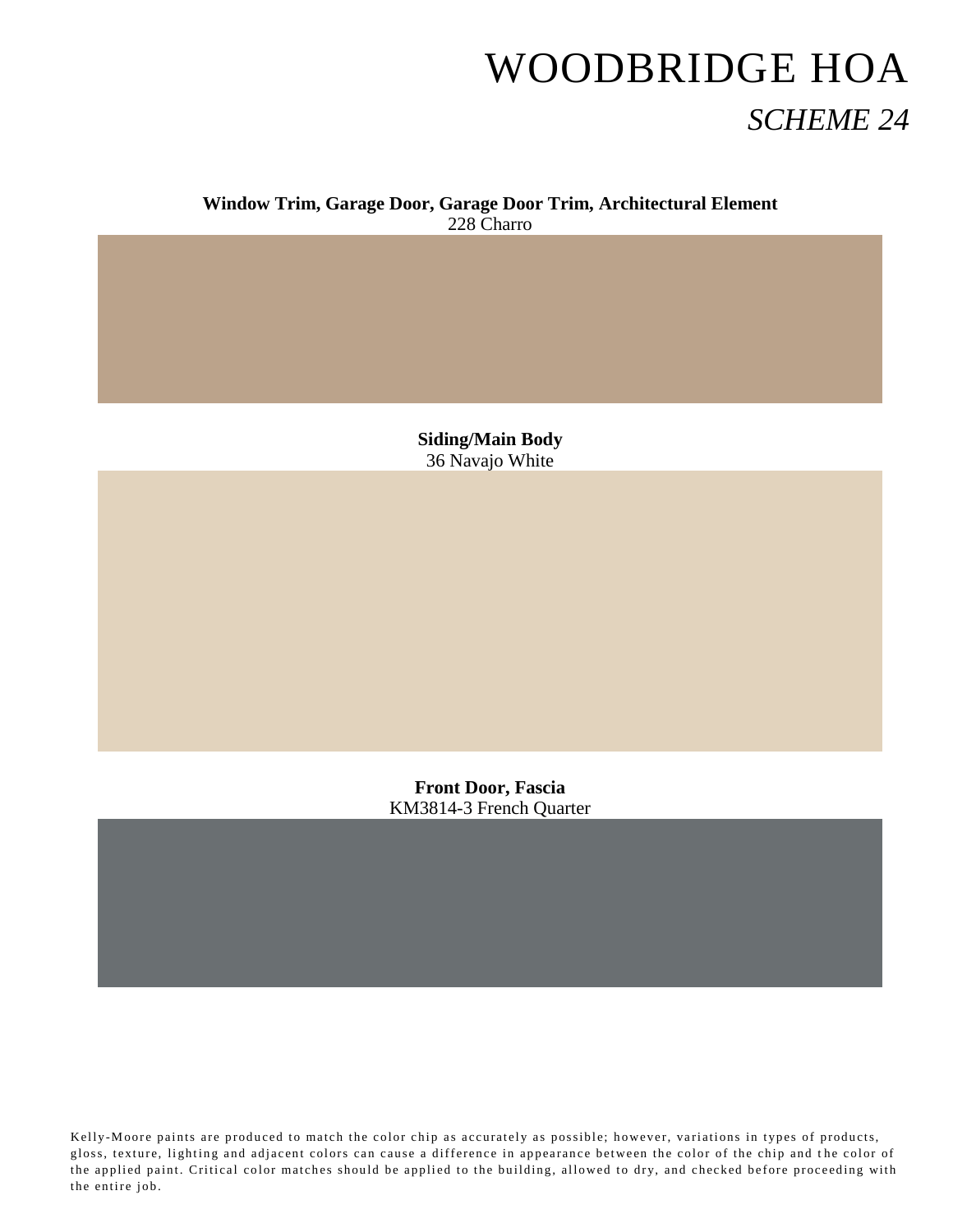**Fascia, Garage Door Trim** KM3985-1 Cottage White

**Siding/Main Body** KM4021-2 Swiss Cream

**Architectural Element & Trim, Window Trim, Front Door, Garage Door** KM4010-1 Stilwell Beige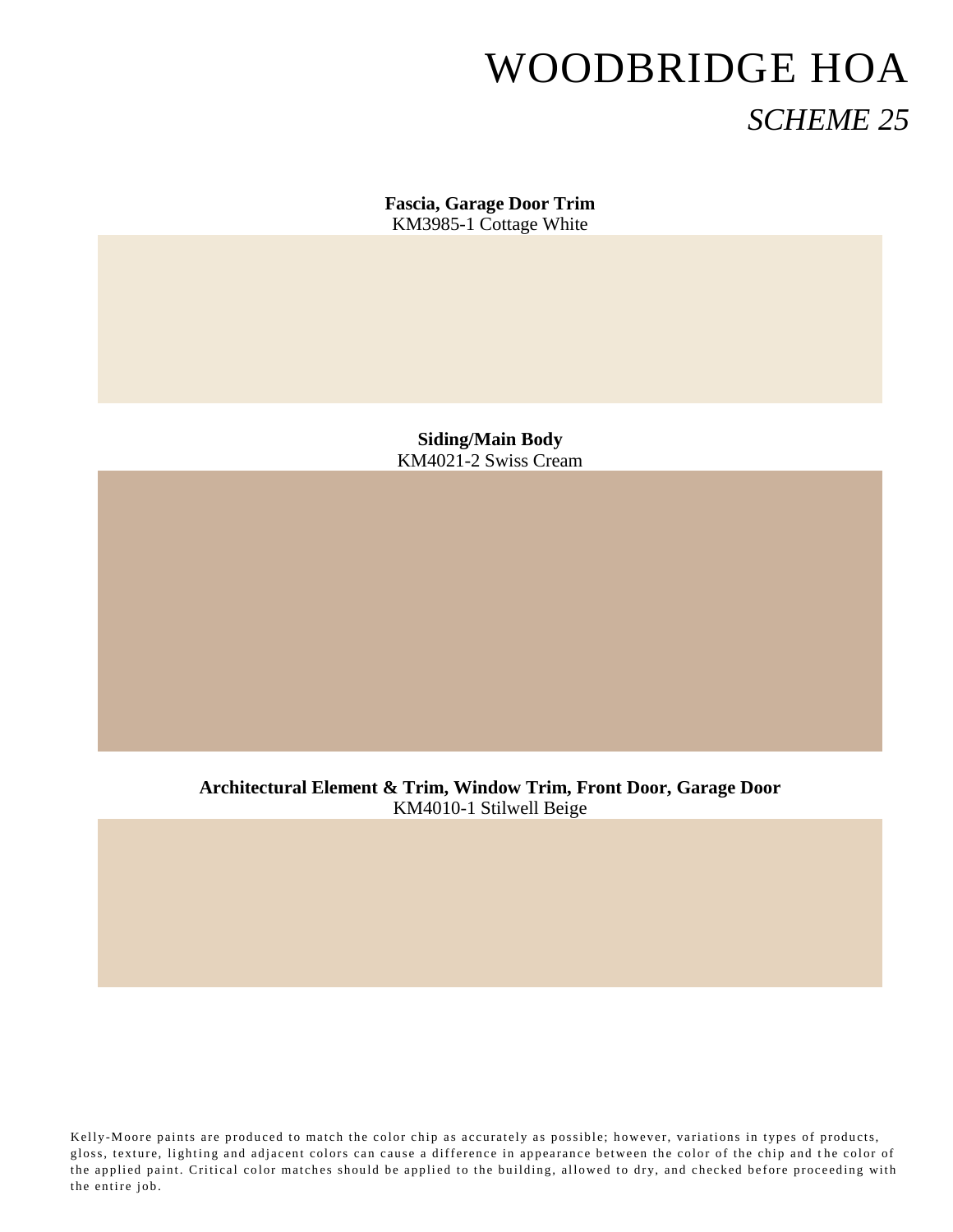#### **Fascia, Garage Door & Trim, Architectural Element & Trim, Window Trim, Front Door** 29 New Linen

**Siding/Main Body** KM3850-1 Dancing Bubbles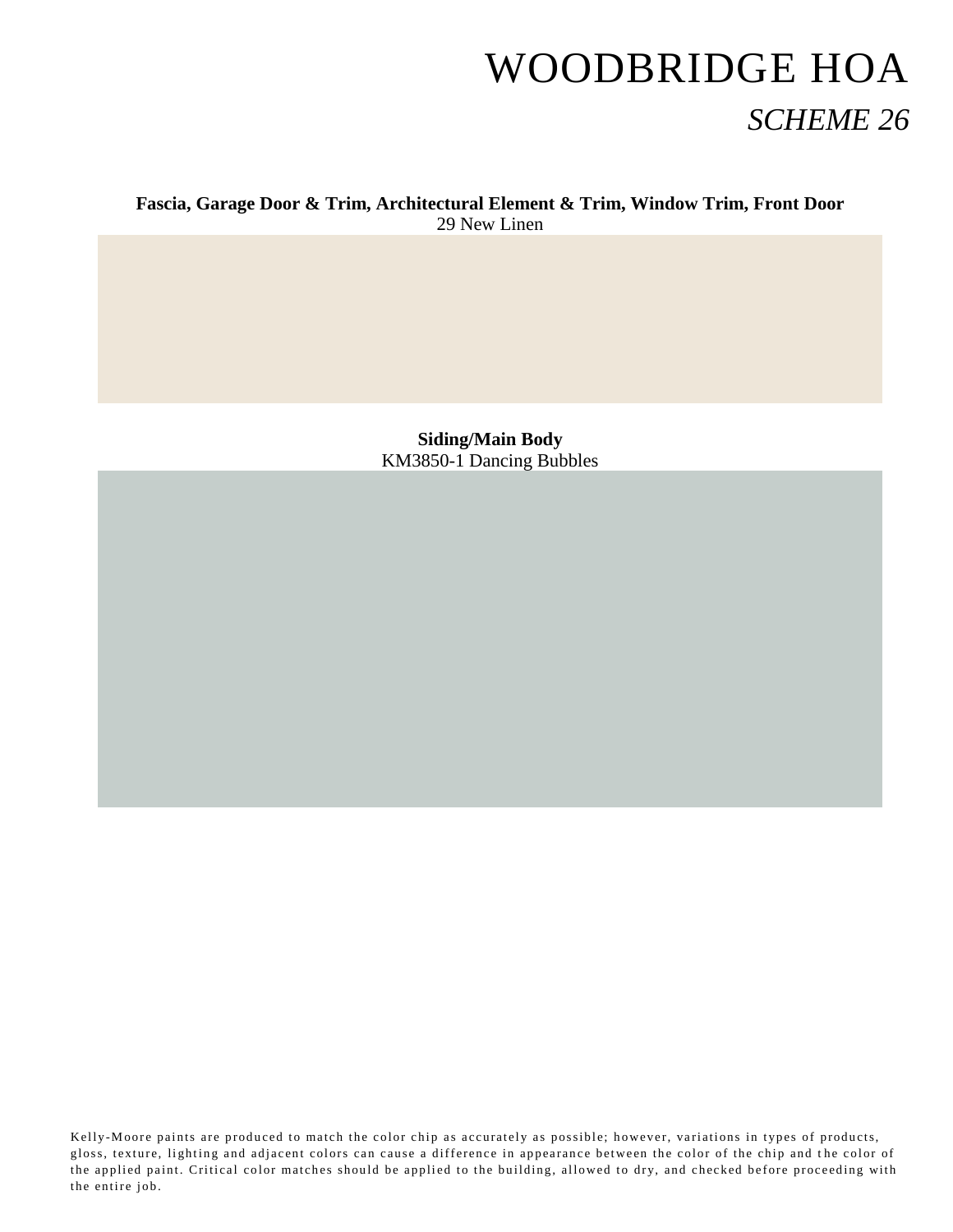#### **Fascia, Garage Door & Trim, Architectural Element & Trim, Window Trim, Front Door** 29 New Linen

**Siding/Main Body** KM3490-1 French Sonnet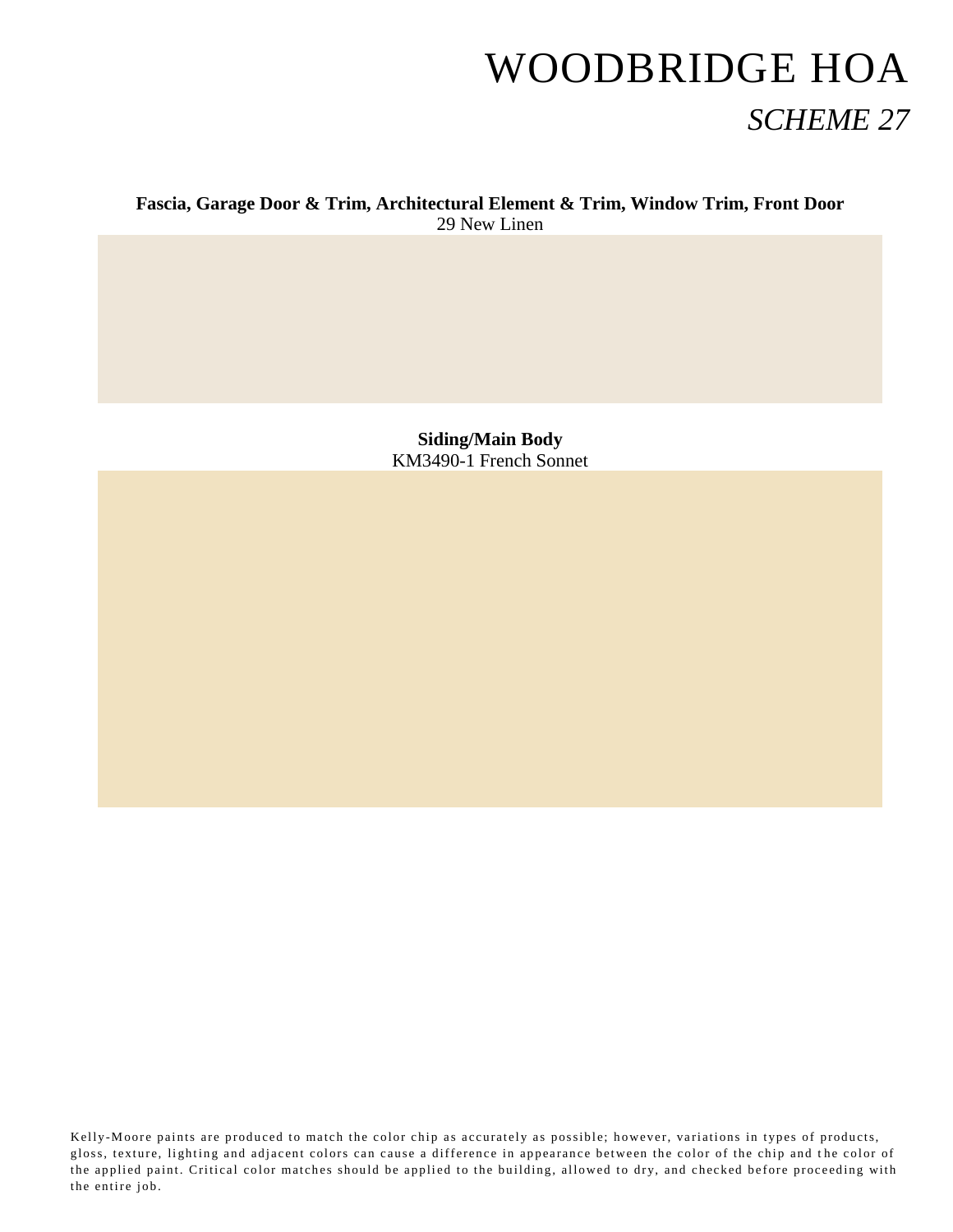**Fascia, Garage Door Trim** KM3985-1 Cottage White

> **Siding/Main Body** 230 Graystone

**Architectural Element & Trim, Window Trim, Front Door, Garage Door** 36 Navajo White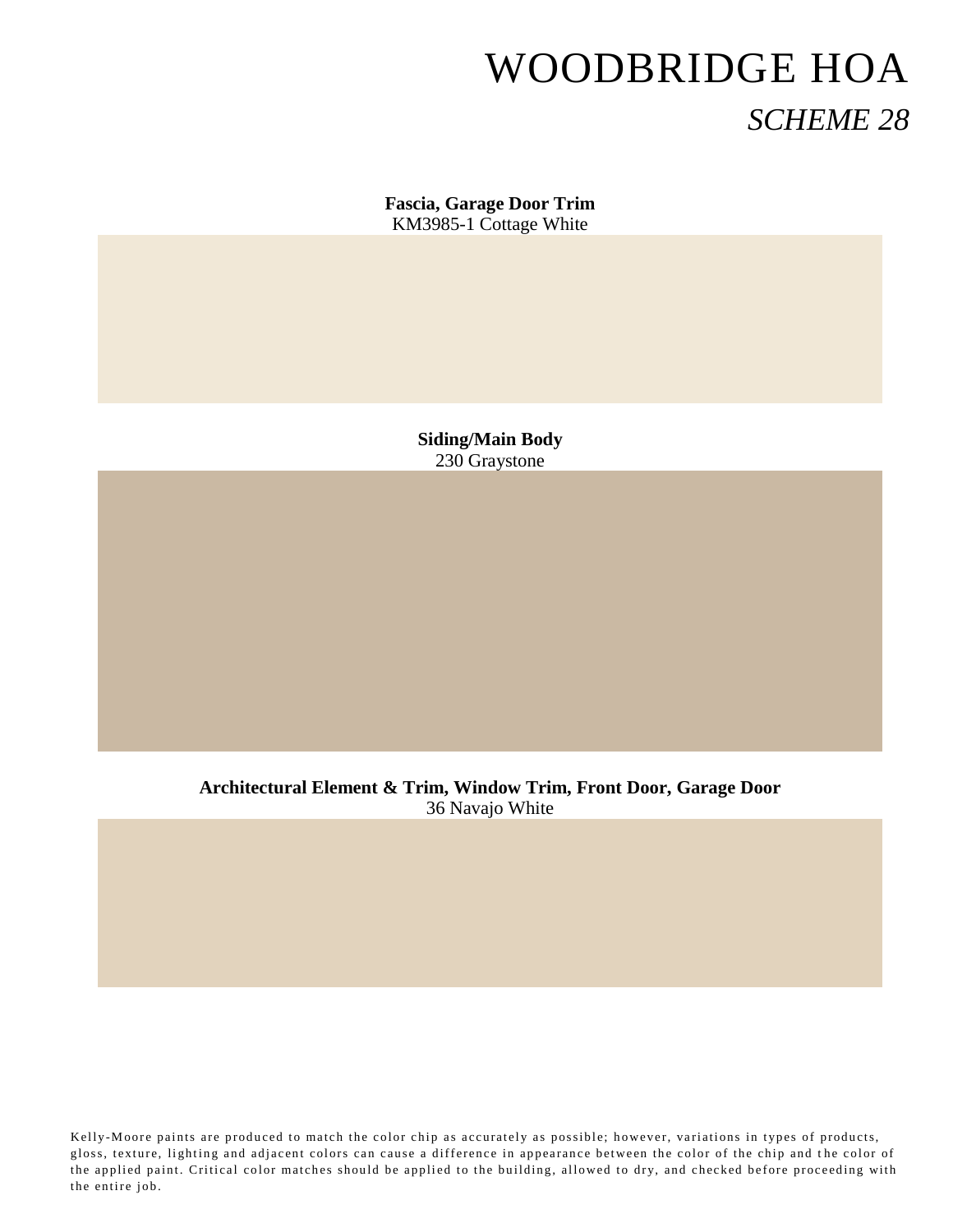**Fascia, Garage Door Trim** OW250-1 Del La Crème

**Siding/Main Body** KM3925-2 Martini Shaker

**Architectural Element & Trim, Window Trim, Front Door, Garage Door** KM3922-1 Portland Whitbed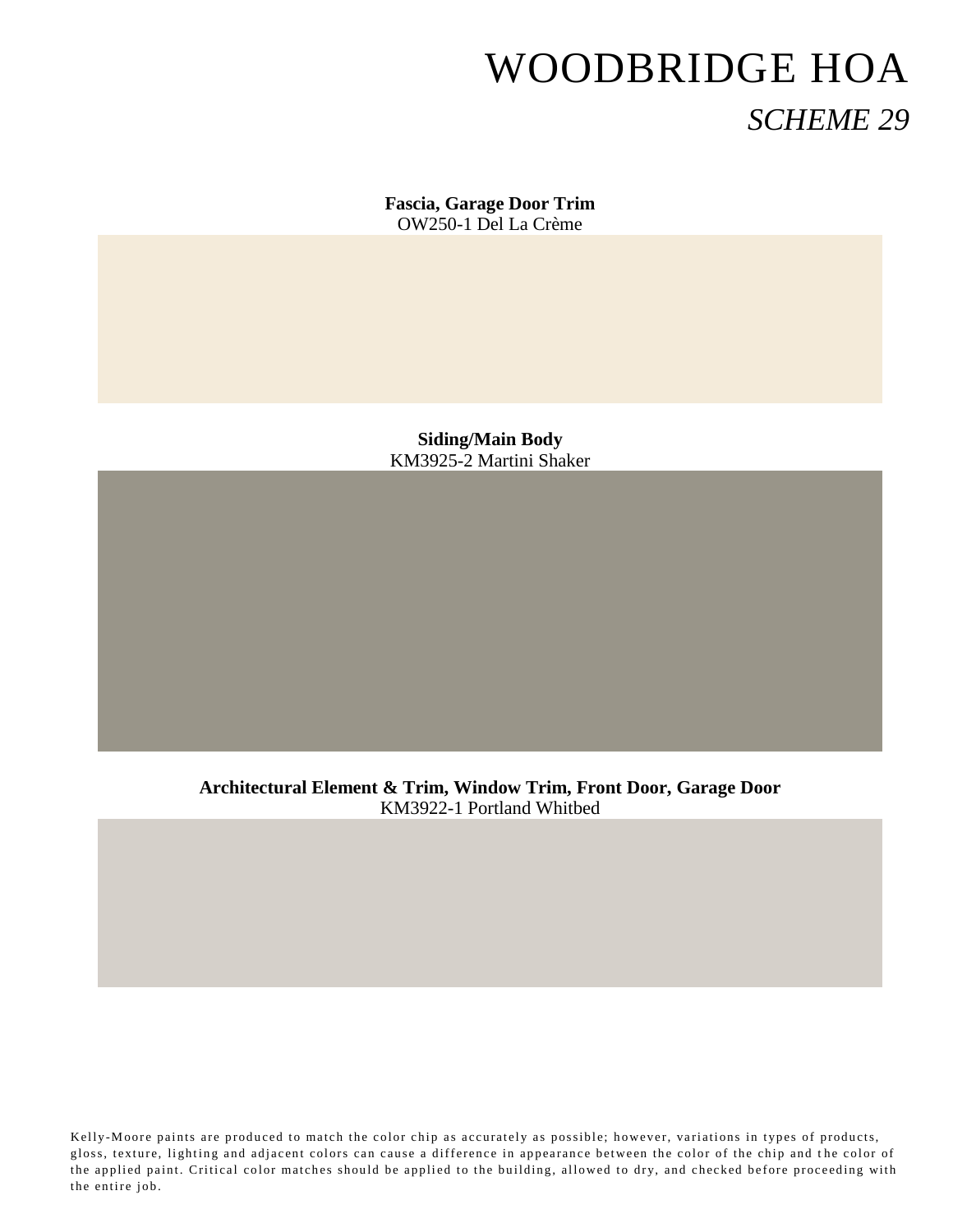**Fascia, Garage Door Trim** 29 New Linen

**Siding/Main Body** KM4011-1 Timothy Tan

**Architectural Element & Trim, Window Trim, Front Door, Garage Door** KM4002-1 Limestone Ridge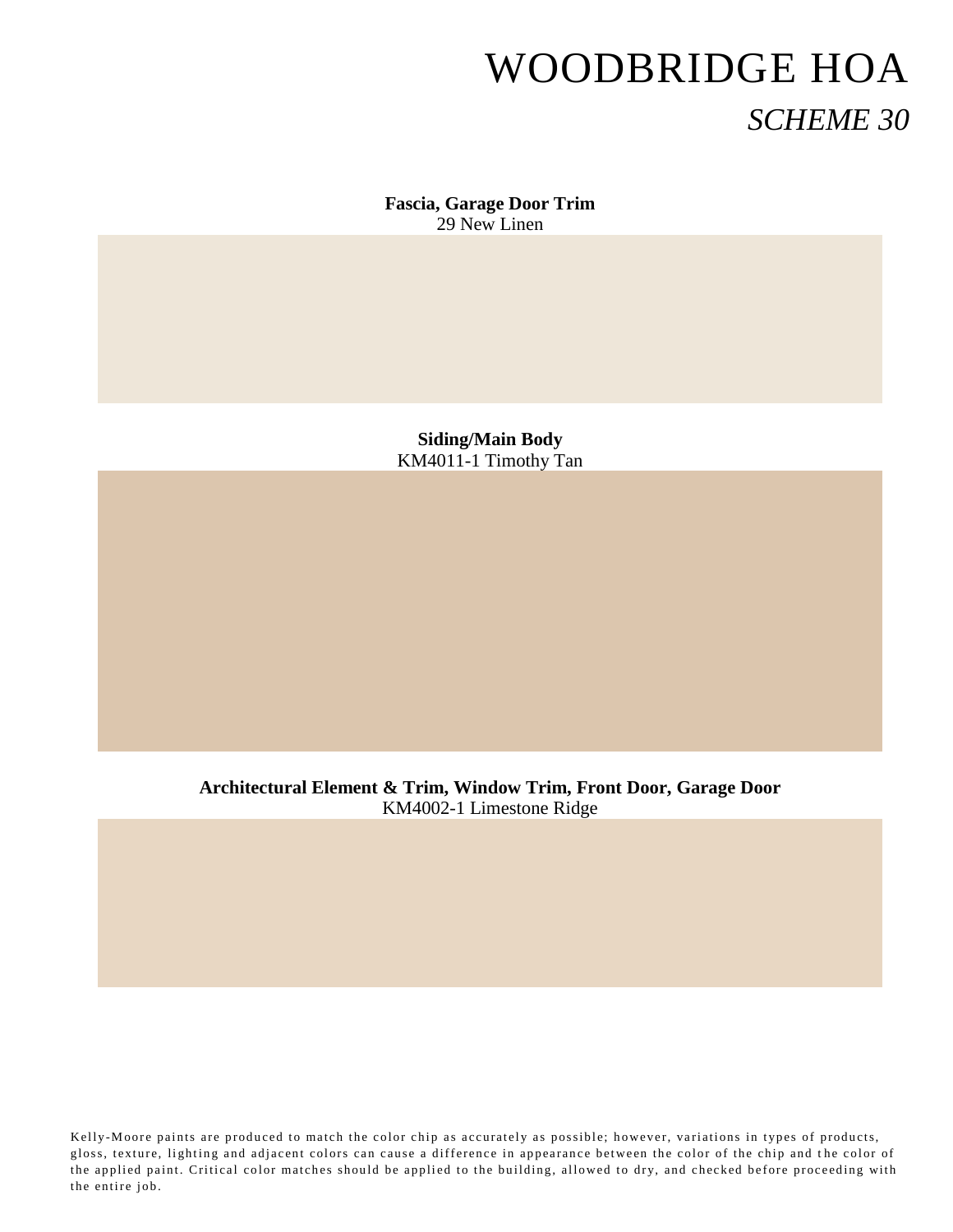**Fascia, Garage Door Trim** KM4017-1 Whisper of White

**Siding/Main Body** KM4118-3 Mocha Cafe

**Architectural Element & Trim, Window Trim, Front Door, Garage Door** KM4117-2 Open Road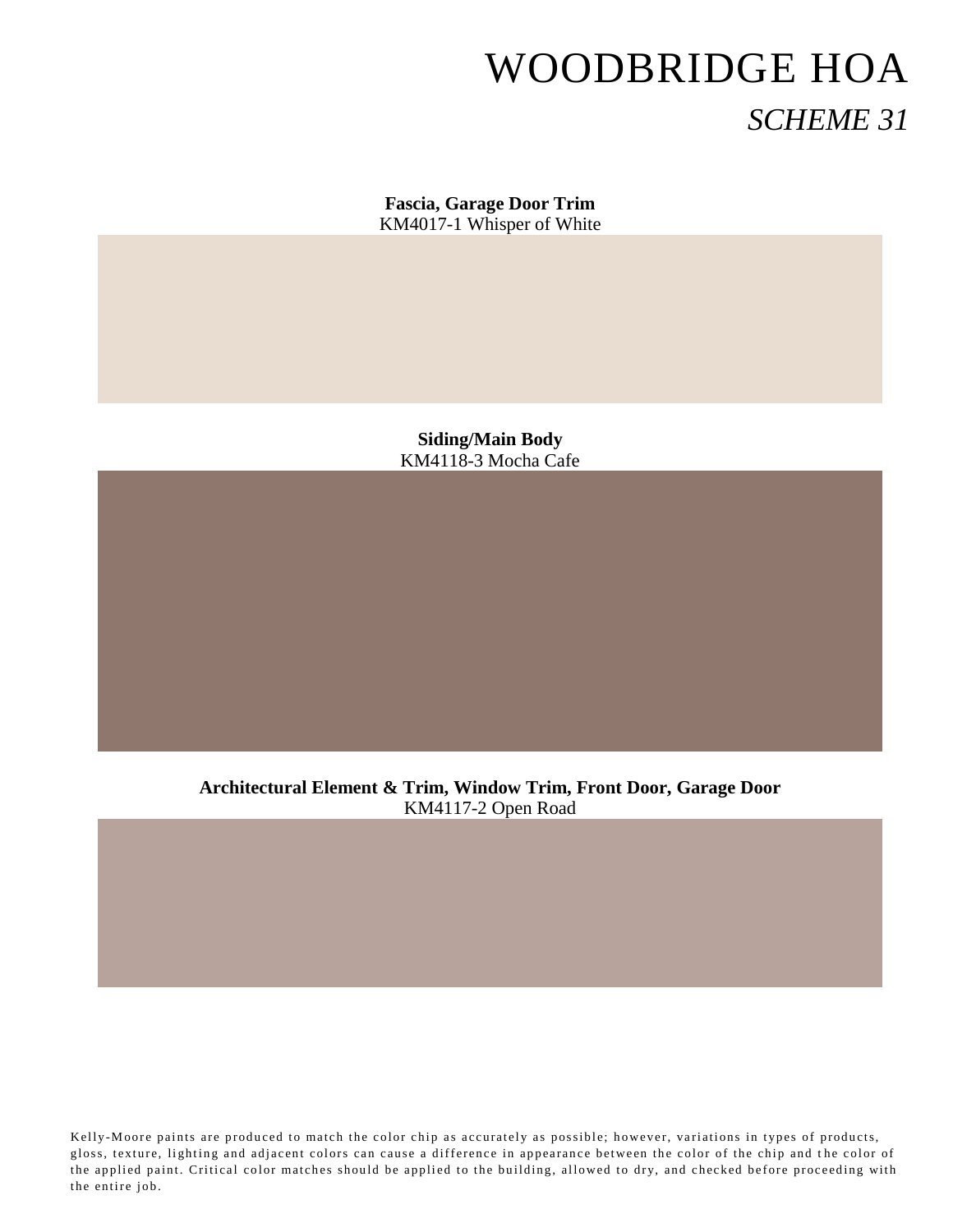**Fascia** KM4172-2 Gypsum Gap

**Siding/Main Body** KM4193-1 Southern Sand

**Architectural Element & Trim, Window Trim, Front Door, Garage Door & Trim** 23 Swiss Coffee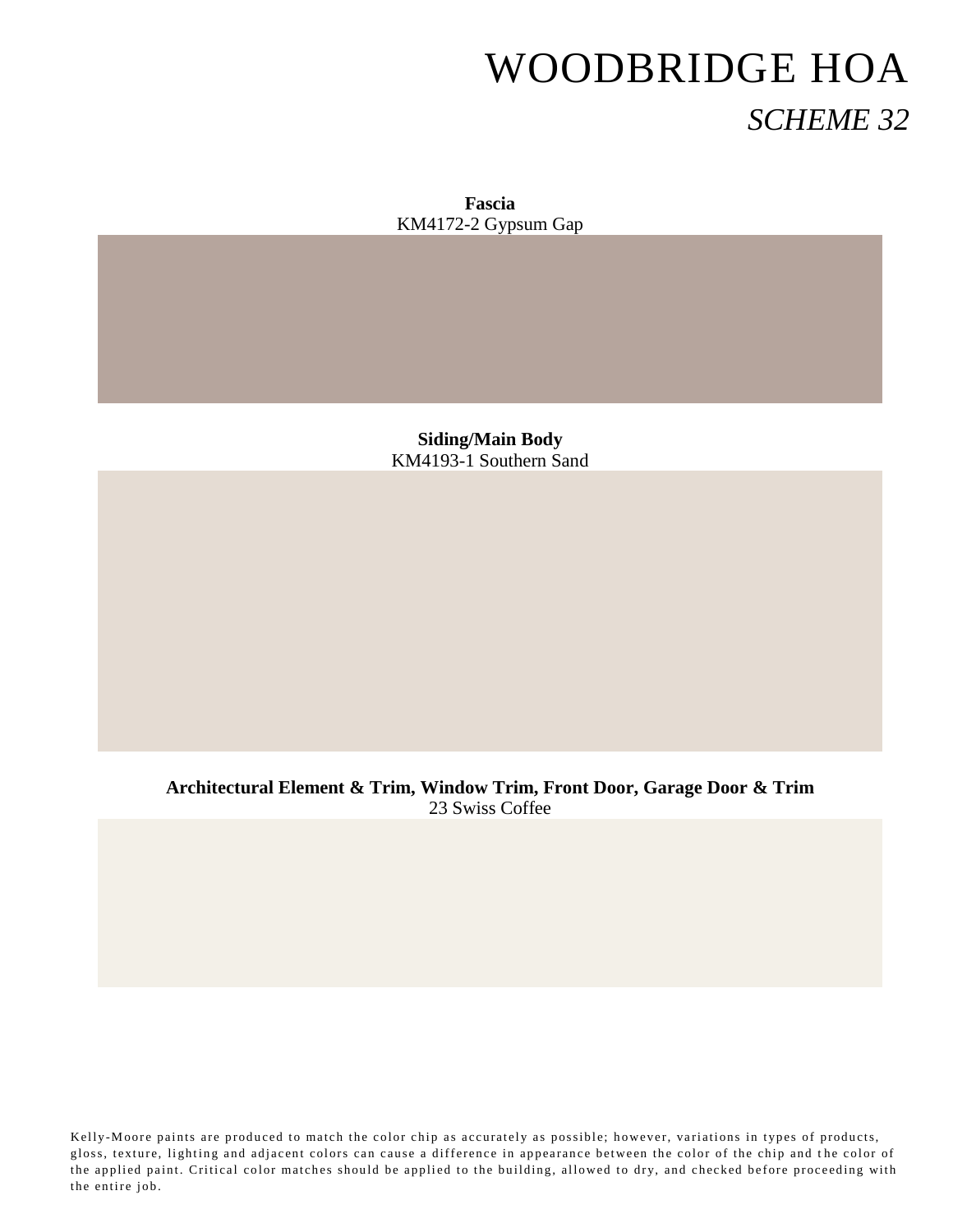**Fascia, Garage Trim, Architectural Element & Trim, Window Trim, Front Door** KM4030-2 Supreme Bean

> **Siding/Main Body, Garage Door** KM4026-1 Julesberg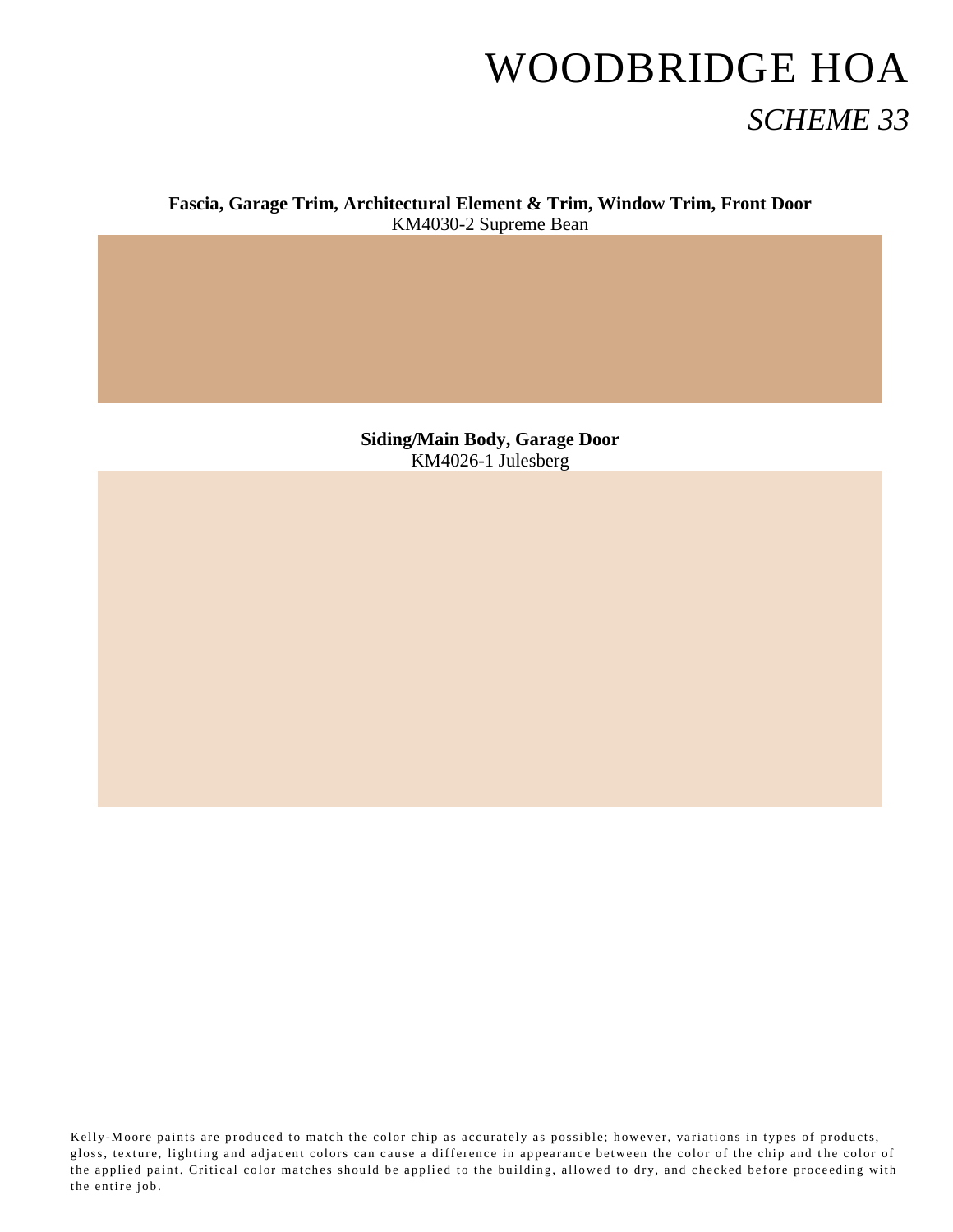**Fascia** KM4198-2 Antigua Rose

**Siding/Main Body** KM3937-1 Unbleached Wood

**Architectural Element & Trim, Window Trim, Front Door, Garage Door & Trim** KM3972-1 Earth Stone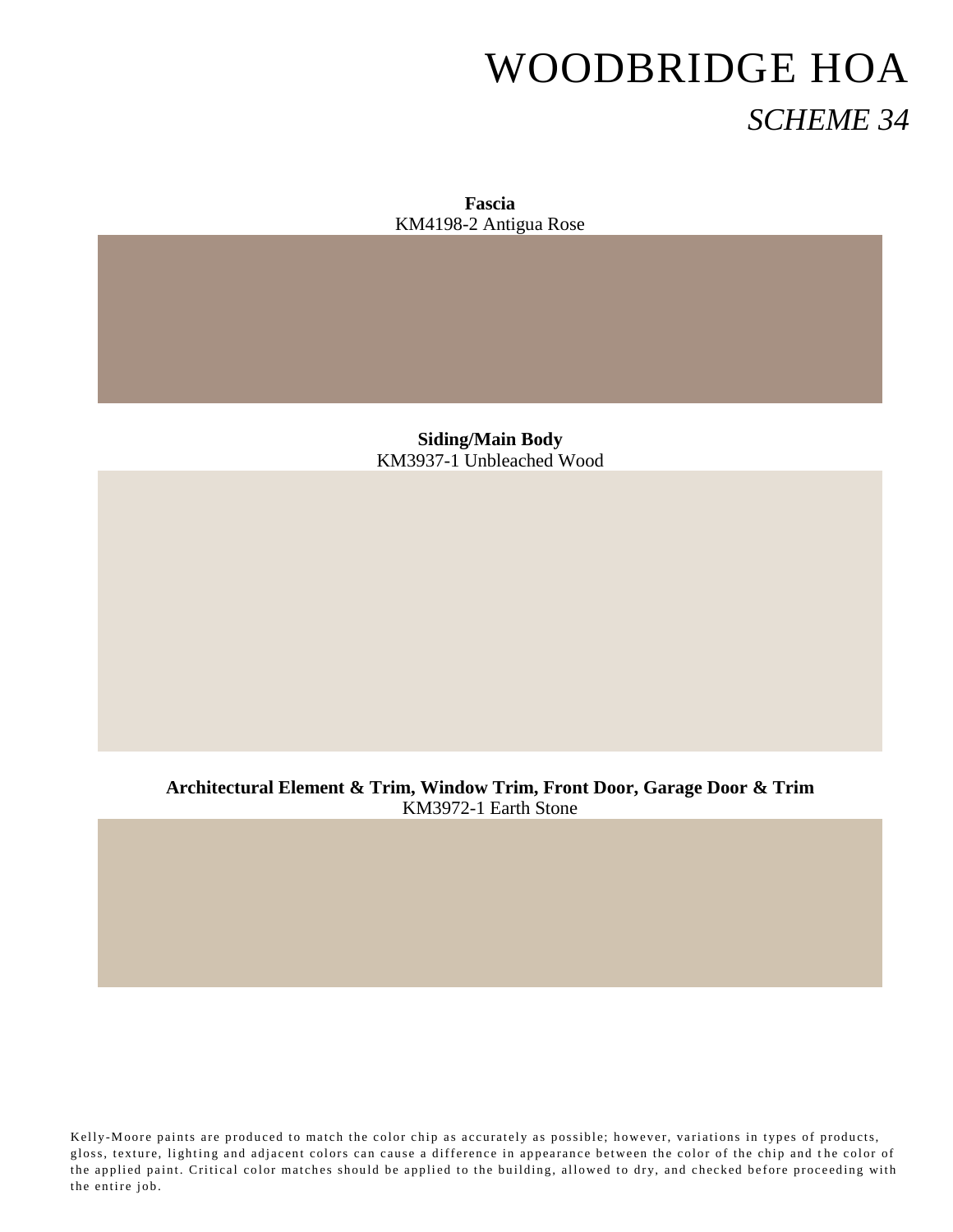**Fascia, Garage Trim, Architectural Element & Trim, Window Trim, Front Door** KM3806-2 Federalist

> **Siding/Main Body, Garage Door** KM3802-1 Clear to See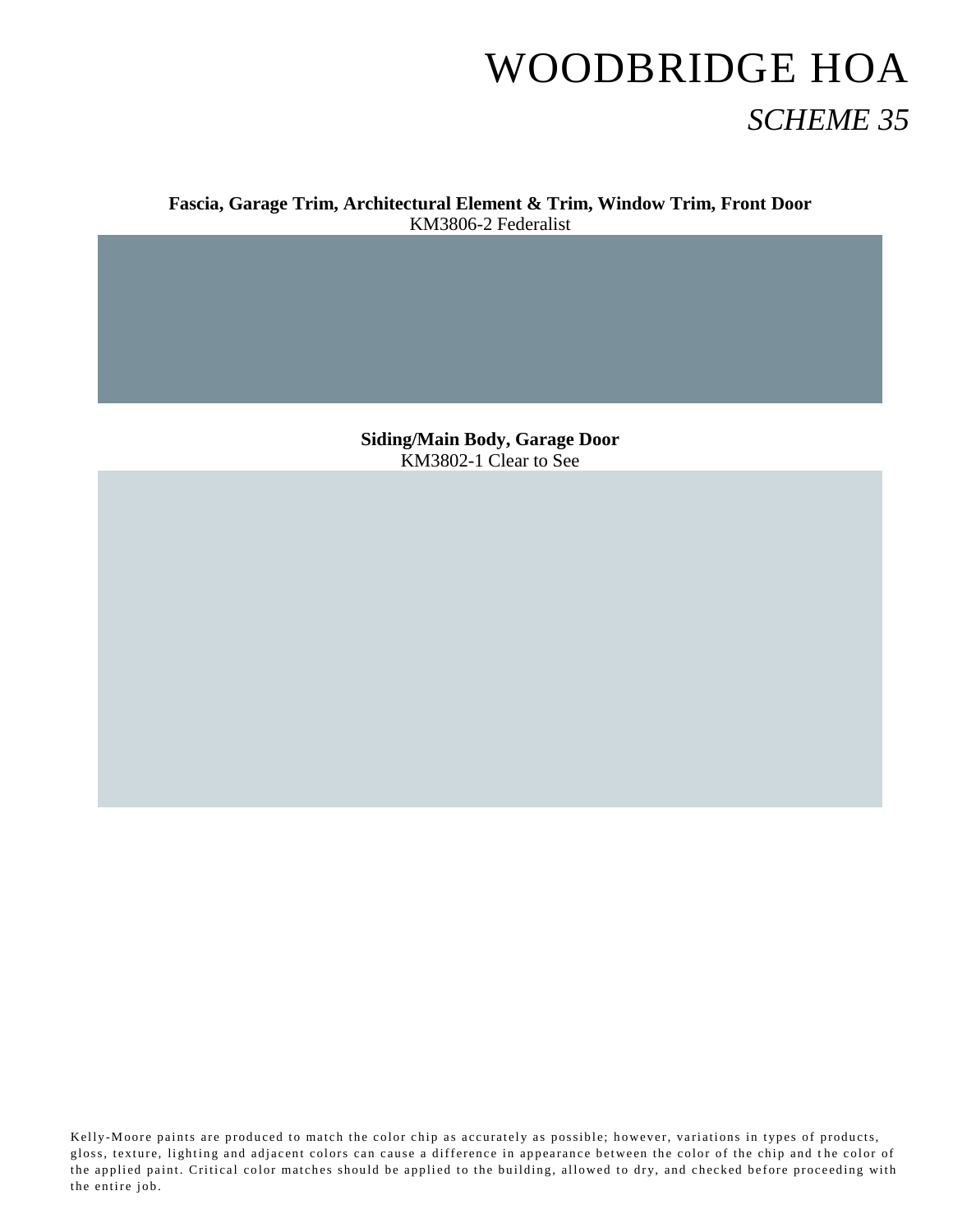**Fascia, Window Trim, Front Door** HLS4257 Land Rush Bone

**Siding/Main Body, Garage Door & Trim, Architectural Element & Trim** KM3986-1 Cotton Lace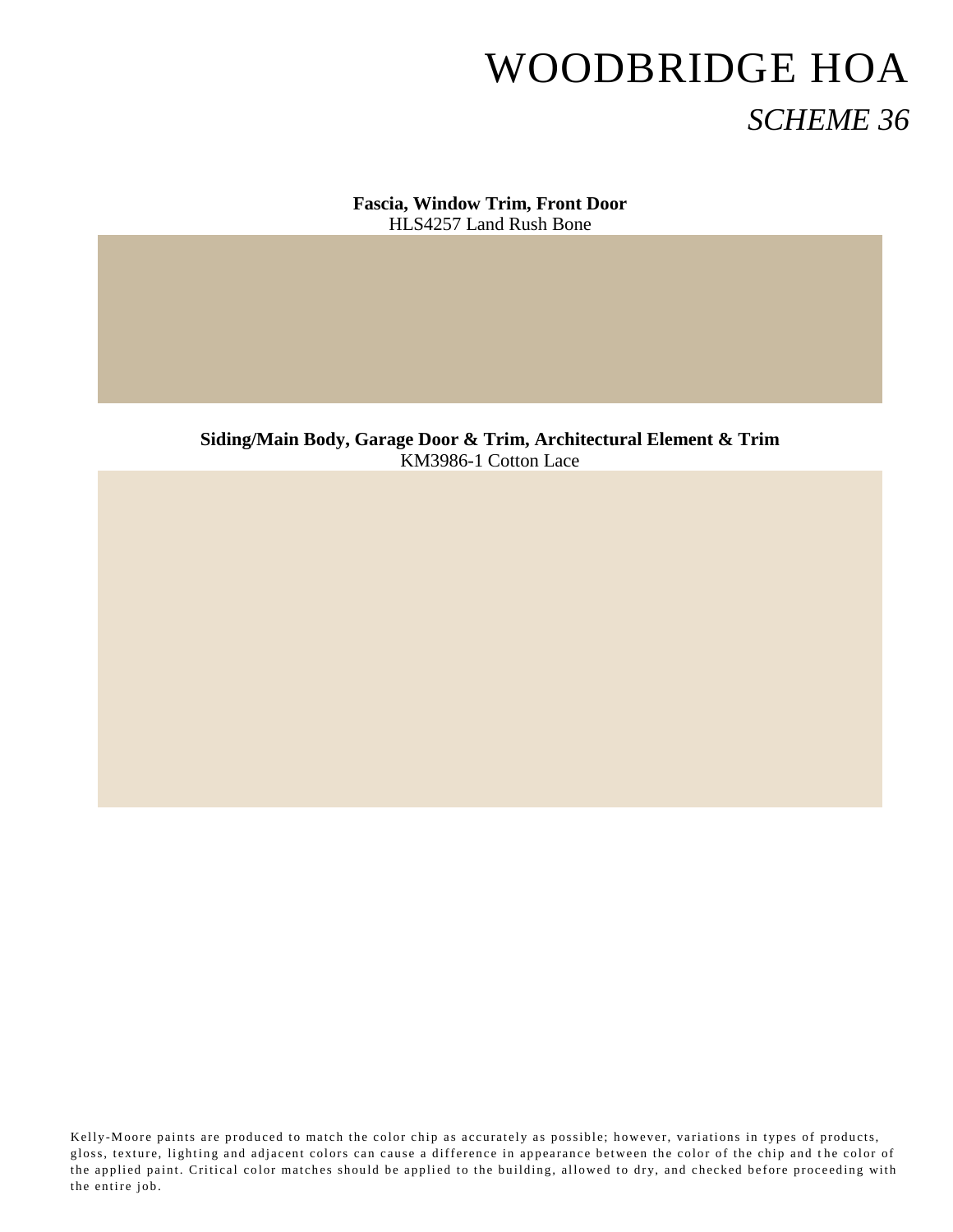**Fascia, Garage Door Trim** KM3985-1 Cottage White

**Siding/Main Body** HLS4224 Ballie Scott Sage

**Architectural Element & Trim, Window Trim, Front Door, Garage Door** KM3963-1 Sand Castle